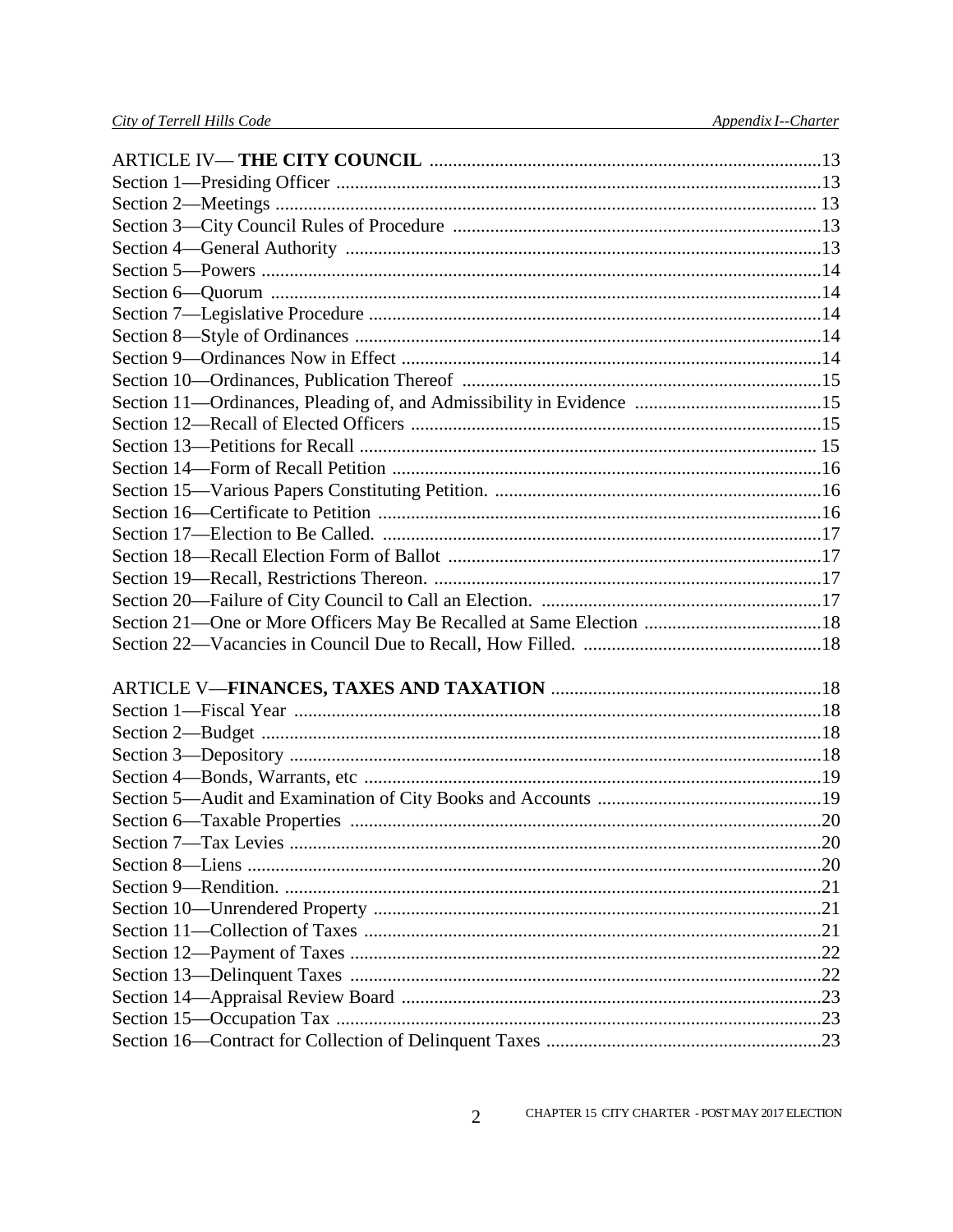| ARTICLE VIII-OWNERSHIP OF REAL OR PERSONAL PROPERTY; STREETS AND |
|------------------------------------------------------------------|
| ALLEYS; PLANNING AND ZONING AND BUILDING REGULATIONS 29          |
|                                                                  |
|                                                                  |
|                                                                  |
|                                                                  |
|                                                                  |
|                                                                  |
|                                                                  |
|                                                                  |
|                                                                  |
|                                                                  |
|                                                                  |
|                                                                  |
|                                                                  |
|                                                                  |
|                                                                  |
|                                                                  |
|                                                                  |
|                                                                  |
|                                                                  |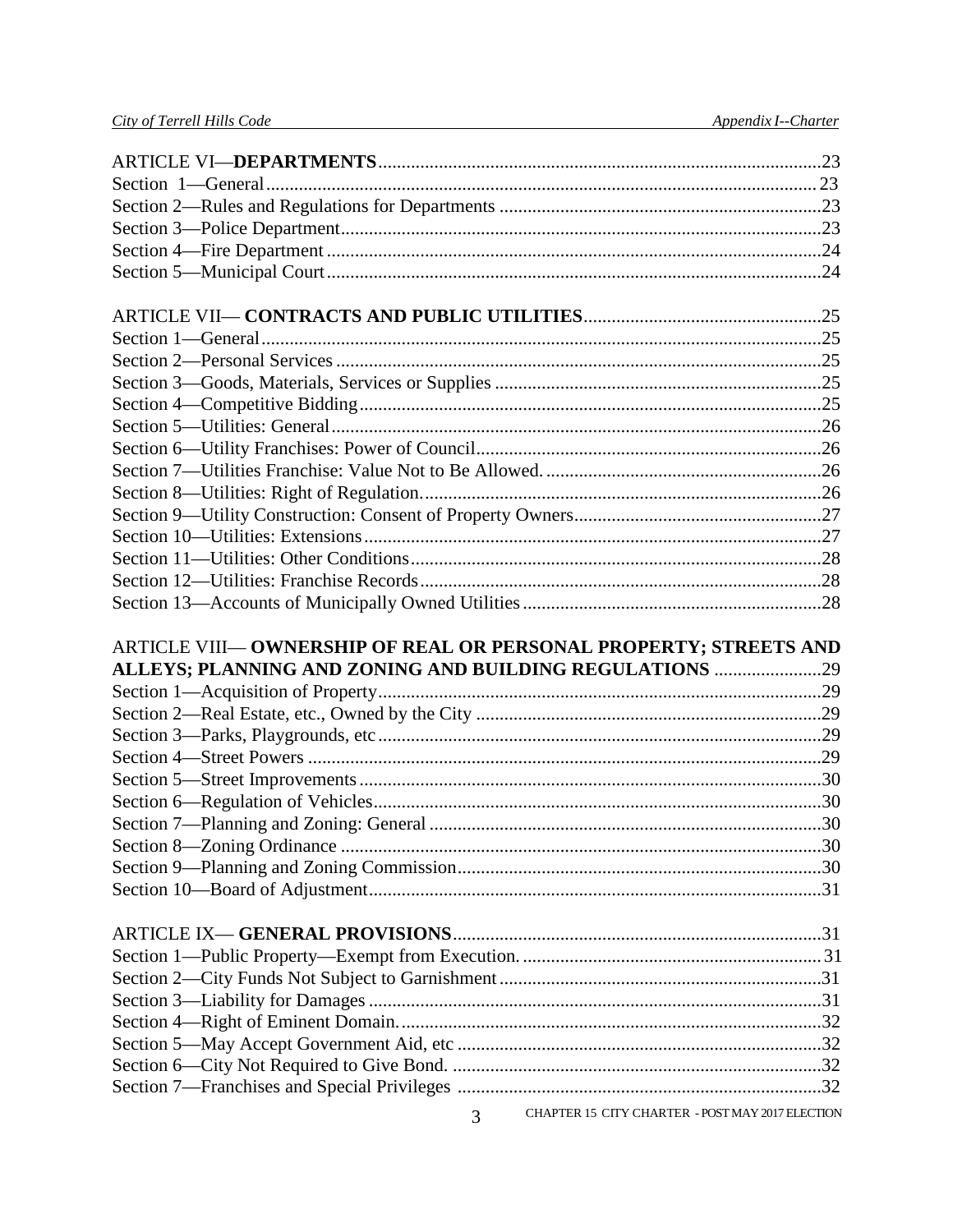| City of Terrell Hills Code <b>Server Containers</b> and the server of the server of the server of the server of the server of the server of the server of the server of the server of the server of the server of the server of the | Appendix I--Charter |
|-------------------------------------------------------------------------------------------------------------------------------------------------------------------------------------------------------------------------------------|---------------------|
|                                                                                                                                                                                                                                     |                     |
|                                                                                                                                                                                                                                     |                     |
|                                                                                                                                                                                                                                     |                     |
|                                                                                                                                                                                                                                     |                     |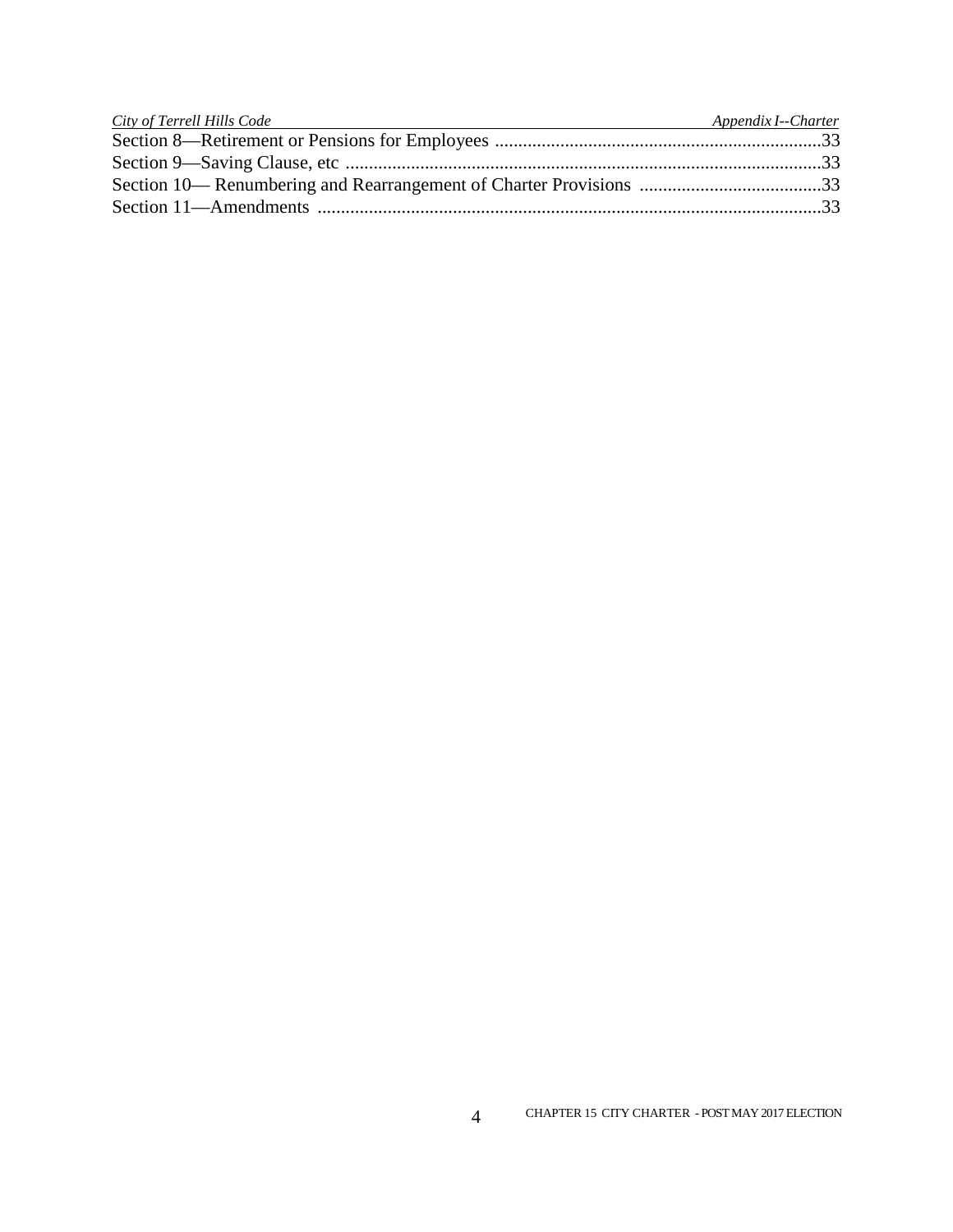# **CHARTER**

#### **CITY OF TERRELL HILLS, TEXAS**

#### **PREAMBLE**

We, the people of Terrell Hills, Texas being grateful for the blessings we have received, and humbly seeking the continued favor of Almighty God, do ordain and establish this charter for our city.

## **ARTICLE I NAME, BOUNDARIES AND POWERS OF CITY**

# **SECTION 1. CORPORATE NAME**

The inhabitants of the City of Terrell Hills, Bexar County, Texas, within the boundaries as now established or as hereafter established in any manner provided by law, shall continue to be a body politic and corporate, the name of which shall be: CITY OF TERRELL HILLS.

#### **SECTION 2. BOUNDARIES ESTABLISHING CITY LIMITS**

The boundaries and limits of the City of Terrell Hills shall be as follows, to-wit:

Beginning at a point at the intersection of the North line of Burr Road and the East line of North New Braunfels Avenue, thence in an Easterly direction along the North line of Burr Road to a point on the West side of Wurzbach Military Highway for a corner; thence in a Northerly direction along the West line of Wurzbach Military Highway to a point on the South side of Rittiman Road for a corner; thence in a Westerly direction along the South line of Rittiman Road to a point on the East line of North New Braunfels Avenue for a corner thence Southerly along the East line of North New Braunfels Avenue to the North line of Burr Road and the East line of North New Braunfels Avenue, the point of beginning, said territory being located in Bexar County, Texas.

#### **SECTION 3. POWERS OF THE CITY**

The City shall have all the powers granted to Municipal Corporations and to cities by the constitution and laws of the State of Texas, together with all the implied powers necessary to carry into execution all the powers granted. The City may acquire property within or outside its corporate limits for any city purpose in fee simple or any lesser interest or estate by purchase, gift, devise, lease or condemnation and may sell, lease, mortgage, hold, manage and control such property as its interest may require; and, except as prohibited by the Constitution of this State or restricted by this charter, the City shall and may exercise all municipal powers, functions, rights, privileges and immunities of every name and nature whatsoever. The City may use a corporate seal; may be sued and may sue, may contract and be contracted with, may implead and be impleaded in all courts

5 CHAPTER 15 CITY CHARTER - POST MAY 2017 ELECTION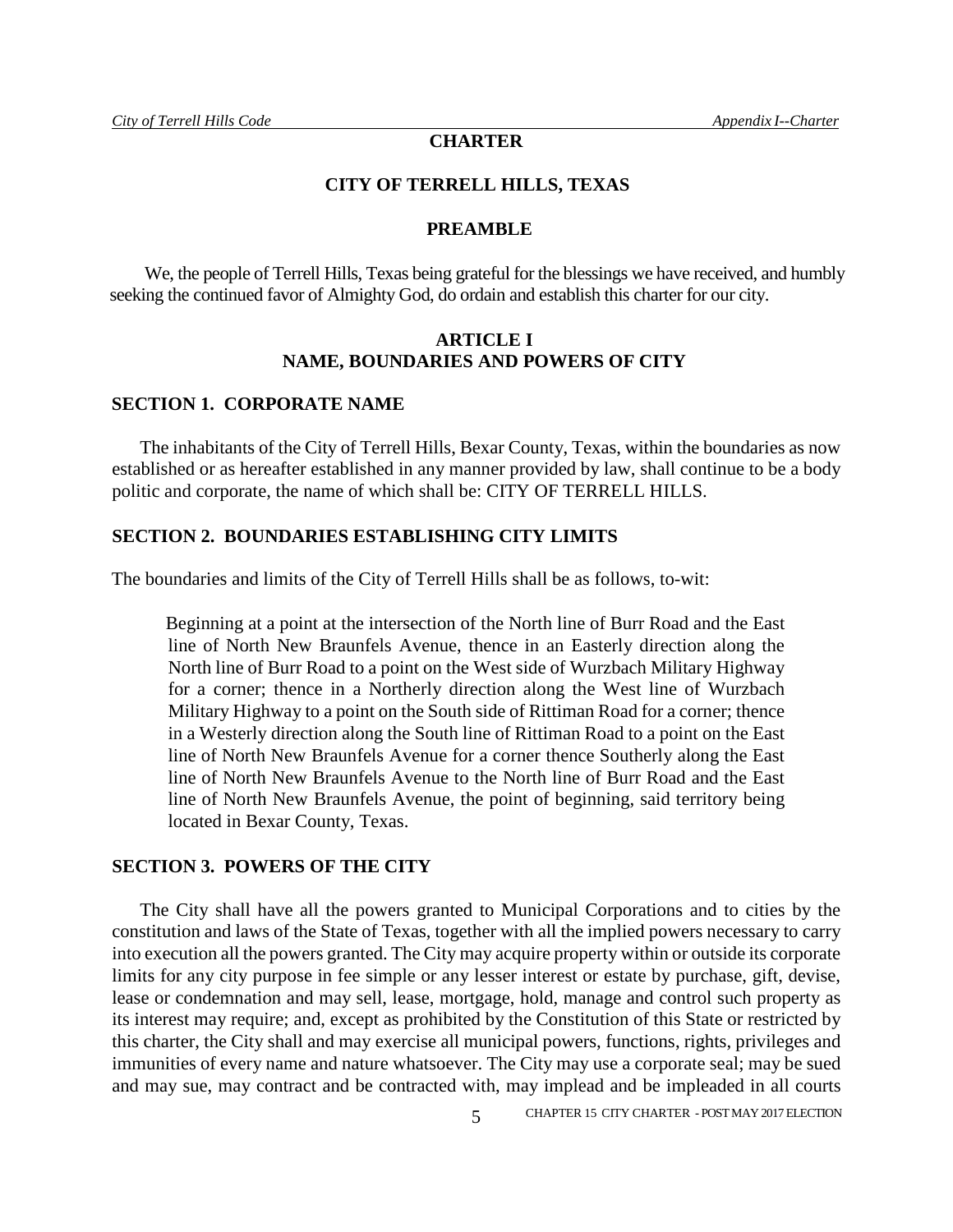and places and in all matters whatsoever may cooperate with the government of the State of Texas, or any agency thereof, or any political subdivision of the State of Texas to accomplish any lawful purpose for the advancement of the interest, welfare, health, morals, comfort, safety and convenience of the City and its inhabitants; and may pass such ordinances as may be expedient for maintaining the peace, welfare of the city and for the performance of the functions thereof. The enumeration of particular powers by this charter shall not be deemed to be exclusive and in addition to the powers enumerated therein or implied thereby or appropriate to the exercise of such powers it is intended that the City of Terrell Hills shall have and may exercise all powers of local selfgovernment and all powers enumerated in the Texas Local Government Code and amendments thereto and hereafter enacted or any other powers which under the Constitution and Laws of the State of Texas it would be competent for this charter to specifically enumerate.

# **ARTICLE II FORM OF GOVERNMENT, ELECTED OFFICIALS AND ELECTIONS**

## **SECTION 1. FORM OF GOVERNMENT**

The municipal government provided by this Charter shall be known as the "Mayor-Council Form of Government." Pursuant to its provisions and Subject only to the limitations imposed by the State Constitution and by this Charter, all powers of the City shall be vested in an elected Mayor and four elected Councilmembers, all five of which shall compose the City Council, which shall enact local legislation, adopt budgets, determine policies, and employ the City officials and shall execute the laws and administer the government of the City. All powers of the City shall be exercised in the manner prescribed by this Charter or, if the manner be not prescribed, then in such manner as may be prescribed by ordinance.

#### **SECTION 2. CITY OFFICIALS**

The municipal government of the City shall consist of a City Council, composed of a Mayor and four Councilmembers. Said Mayor and Councilmembers shall be elected from the City at large. The above named officers shall be elected by the qualified electors of the city, other officers and employees of the City shall be a Secretary-Manager, a Treasurer, a City Attorney, a Judge of the Municipal Court, Police Chief, a City Engineer, Fire Chief and such other officers and employees as the City Council may from time to time direct, who shall be appointed and dismissed by the Council. The Council may abolish or consolidate such offices and positions as it may deem to the best interests of the City and may divide the administration of any such offices or positions as it may deem advisable; create new offices and positions and discontinue any office or position at its discretion, except the office of Secretary-Manager.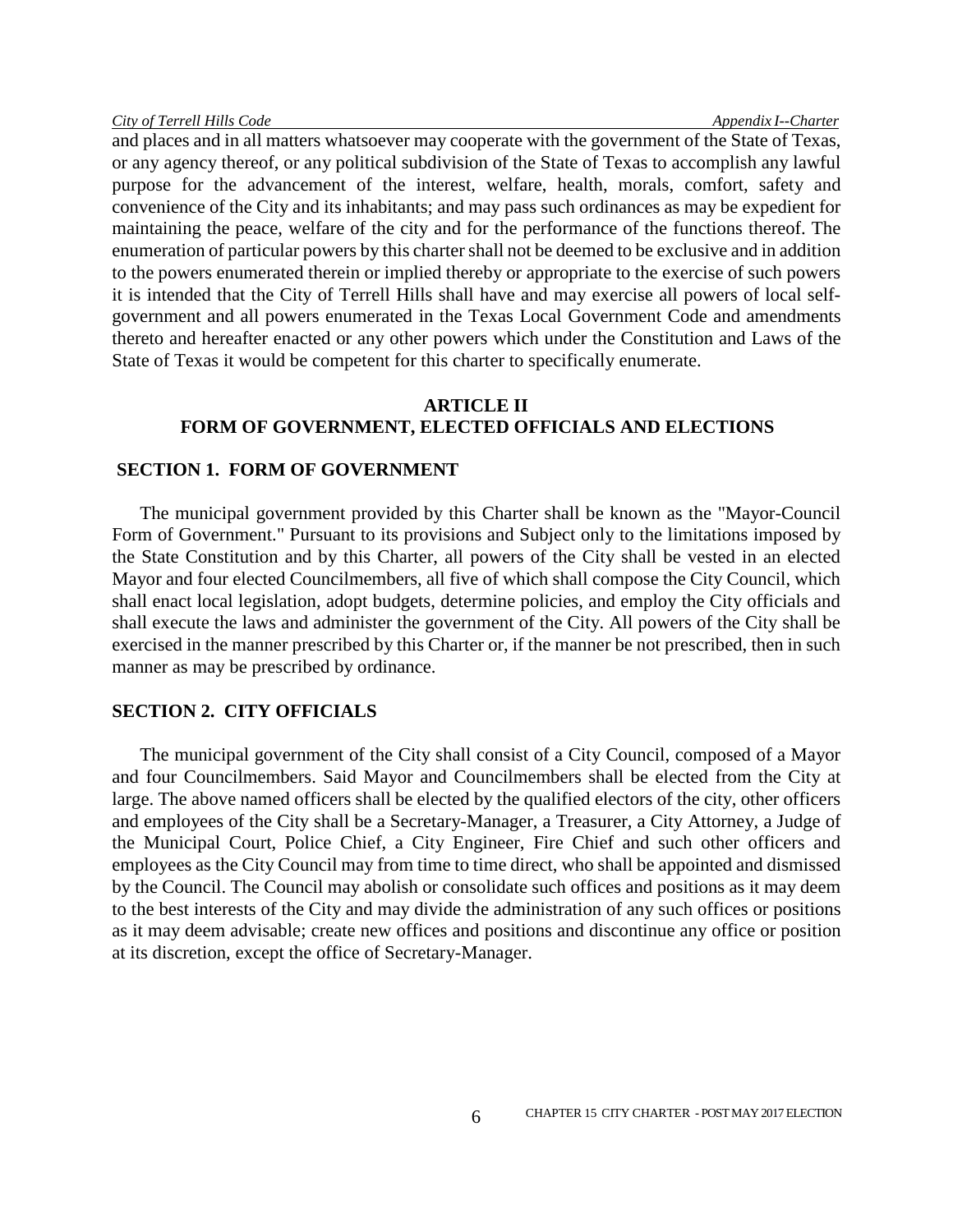# **SECTION 3. QUALIFICATION OF OFFICERS**

No person shall be eligible to the office of Mayor or the office of Councilmember unless he/she is a qualified elector and has been a bona fide resident and citizen in the City one year preceding the election. If the Mayor or any Councilmember moves from the City during the term of office for which he/she is elected, or if he/she is convicted of any felony or of any misdemeanor involving moral turpitude, he/she shall automatically forfeit his/her office and it shall be deemed vacant.

# **SECTION 4. TERMS OF OFFICE OF ELECTED OFFICERS**

The present Mayor and City Councilmembers of the City, or their successors in office at the time of the adoption of this Charter, shall continue to act until their successors are elected and take office, under the provisions of this Charter. The term of office for elective officers shall be for a period of two (2) years, or until their successors are duly elected and qualified. , Places 3 and 4 shall be filled by election in May of each odd numbered calendar year thereafter, and the office of Mayor and of Councilmembers for Places 1 and 2 shall be filled by election in May of each even numbered calendar year thereafter, or when their successors are elected and qualified.

# **SECTION 5. DATE OF ELECTION**

The regular municipal elections of the City of Terrell Hills shall be held on the dates fixed by the Texas Election Code and the same shall be conducted and the results canvassed and announced by the election authorities prescribed by the general election laws of the State of Texas, and said general laws shall control in all municipal elections.

# **SECTION 6. HOURS OF ELECTION**

The polls shall be open for early voting and on election day as required by the Texas Election Code.

# **SECTION 7. OFFICIAL BALLOT**

Names of candidates for places on the City Council and for Mayor shall be placed on the official ballot upon the sworn application of the candidates filed with the Secretary-Manager in accordance with Texas Election Code, stating the office for which he/she is a candidate, and if for Councilmember, the place for which he/she is running, and stating that the candidate has resided in the City and has been a bona fide citizen thereof for at least one year prior to the election; and, thereupon, the names of such candidates shall be printed upon the official ballot in the order to be determined by drawing of lots, said drawing to be conducted by the Secretary-Manager in accordance with the Texas Election Code.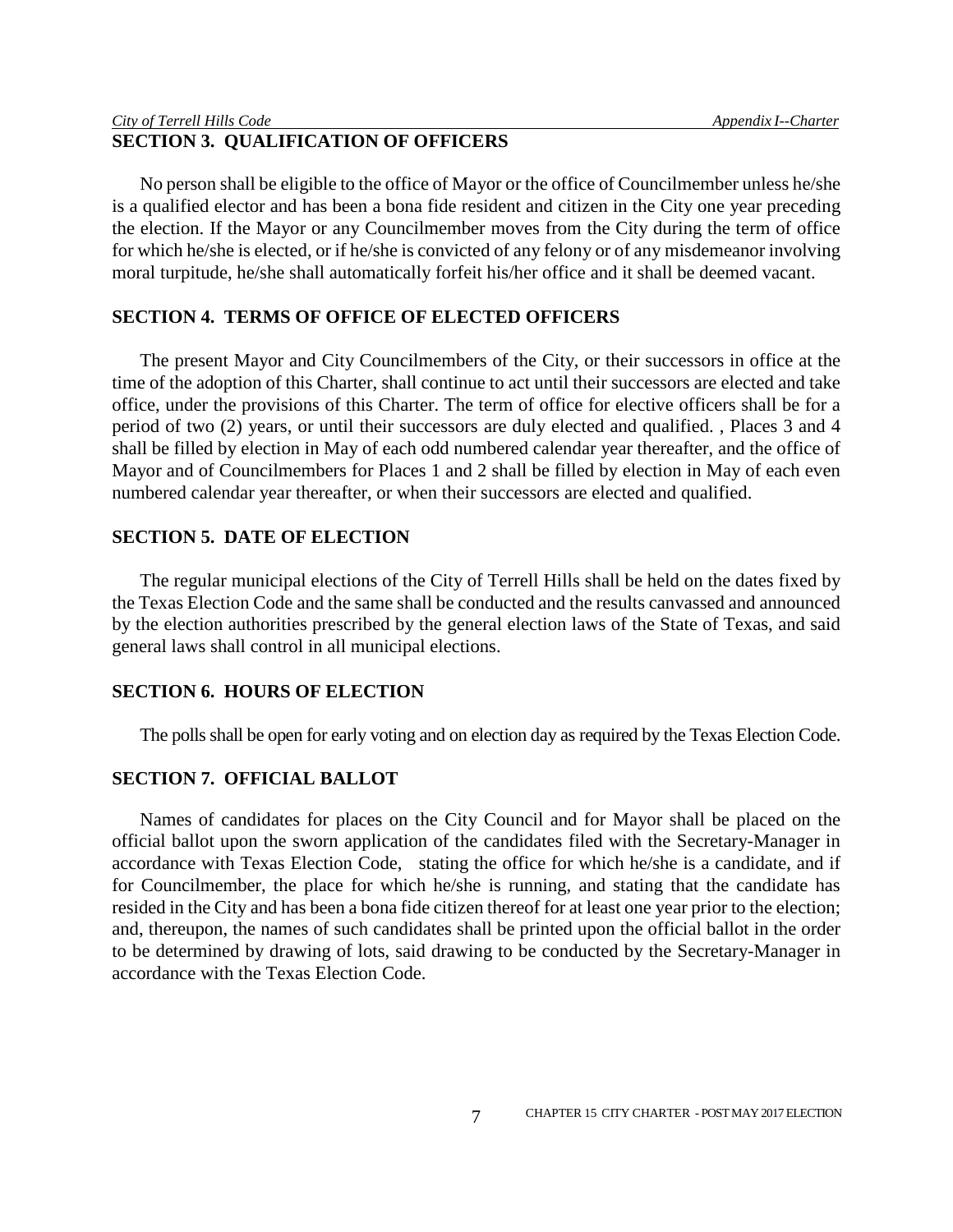# **SECTION 8. CANDIDATES TO RUN FOR PLACES**

Candidates for City Council shall run for Place No. One, Place No. Two, Place No. Three, and Place No. Four, or for Mayor, as the case may be, and shall be voted on and elected accordingly by the vote of the qualified votes of the City at large..

## **SECTION 9. CANDIDATES, HOW ELECTED**

The candidate receiving the largest number of votes cast for the place which he/she seeks shall be elected to the respective office for which he/she is a candidate.

## **SECTION 10. JUDGE OF ELECTION**

The City Council shall be the judge of the election and of the qualification of its own members and of the Mayor, subject to review of the courts in the case of contest. The City Council shall, in accordance with the Texas Election Code, either at a called meeting or at its next regular meeting, canvass the returns and declare the results of such election. The candidate receiving the largest number of votes for an office shall be declared elected.

If such election results in a tie for first place, and if the election is still determined to be tied after a recount of all votes, it shall be the duty of the Mayor to order a second election for the office or offices in which candidates tie for first place in accordance with the Texas Election Code. In said election, only those can run who were tied for first place in the first election. In the event one of the candidates who ties for first place shall withdraw or die, a second election shall not be held for that office, and the other candidate for such office shall be declared elected.

# **SECTION 11. INSTALLATION OF OFFICERS**

The newly elected officers shall enter upon their duties *immediately* following canvass of the returns and declaration by the City Council of the results of each regular and special election. If any of such officers fails to qualify within thirty days after his/her election, his/her office shall be deemed vacant, and a new election held to fill the same.

## **SECTION 12. LIMITATIONS OF COUNCILMEMBERS' OUTSIDE INTERESTS**

No member of the City Council shall hold any other employment or office under city government while he/she is a member of said Council, unless herein otherwise provided. No member of the City Council, or any other officer of the City, shall be directly or indirectly interested in any work, business or contract, the expense, price or consideration of which is paid from the City treasury, nor be the surety of any person having a contract, work or business with said City, for the performance of which security may be required, nor be the surety on the official bond of any city officer.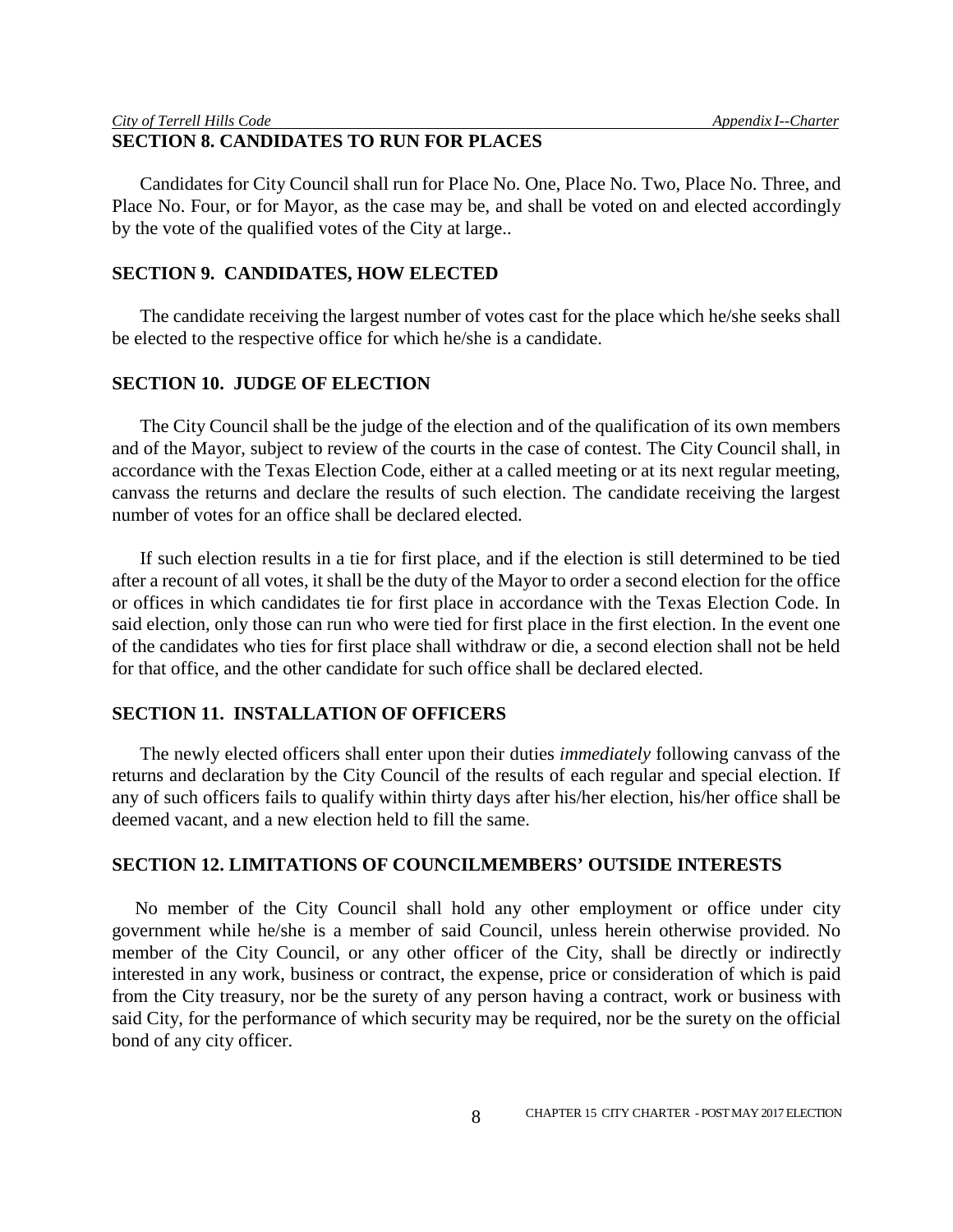If any member of the City Council shall violate the foregoing, then the City's contract or agreement in connection therewith shall be null and void; and, if the City shall have made any expenditure of money or other thing of value under or by virtue of such contract, it shall be entitled to recover such consideration upon the institution of suit for such purpose in any court of competent jurisdiction in Bexar County, Texas, and, further if any member of the City Council shall so violate the foregoing he/she shall forfeit all right or claim to the office which he/she holds in the City and he/she shall be expelled from the City Council and, if the City Council should fail to so expel him, then he/she shall be subject to removal upon suit being brought by any five citizens of the City for such purpose, in any of the District Courts of Bexar County, Texas.

## **SECTION 13. VACANCY**

Vacancies in the City Council other than Mayor arising from any cause (other than recall) shall be filled by a majority vote of the remaining members for the unexpired terms only, and the remaining Councilmembers, in the event of a vacancy in the office of Mayor, shall elect a person from among themselves by majority vote to serve as Mayor for the unexpired term.

## **SECTION 14. MAYOR PRO TEMPORE**

At the first meeting of each new Council, or as soon thereafter as practicable, one of the Councilmembers shall be elected Mayor Pro Tempore, who shall hold his/her office for one year. In case of the failure, inability or refusal of the Mayor to act, the Mayor Pro Tempore shall perform the duties of the Mayor. When serving as Mayor as the presiding officer at City Council meetings, the Mayor Pro Tempore shall have the same rights and privileges as provided for by Article IV, Section 1, of this Charter. In the case of absence from the City or the failure, inability or refusal of both the Mayor and Mayor pro tempore to perform the duties of Mayor, the City Council may, at a Council meeting, by a vote of two affirmative votes, elect an Acting Mayor Pro Tempore, who shall serve as Mayor with all of the powers and privileges of Mayor until either the Mayor or Mayor Pro Tempore shall resume the duties of office. When such Acting Mayor Pro Tempore is serving as the presiding officer at Council meetings, he/she shall have all of the powers set forth in Article IV, Section 1, of this Charter.

## **SECTION 15. COMPENSATION OF MAYOR AND COUNCILMEMBERS**

The Mayor and Councilmembers shall receive \$1.00 per year as compensation and may be reimbursed for their expenses incurred in their official duties, when said expenses have been presented at a regular meeting of the Council and their payment authorized by ordinance duly enacted.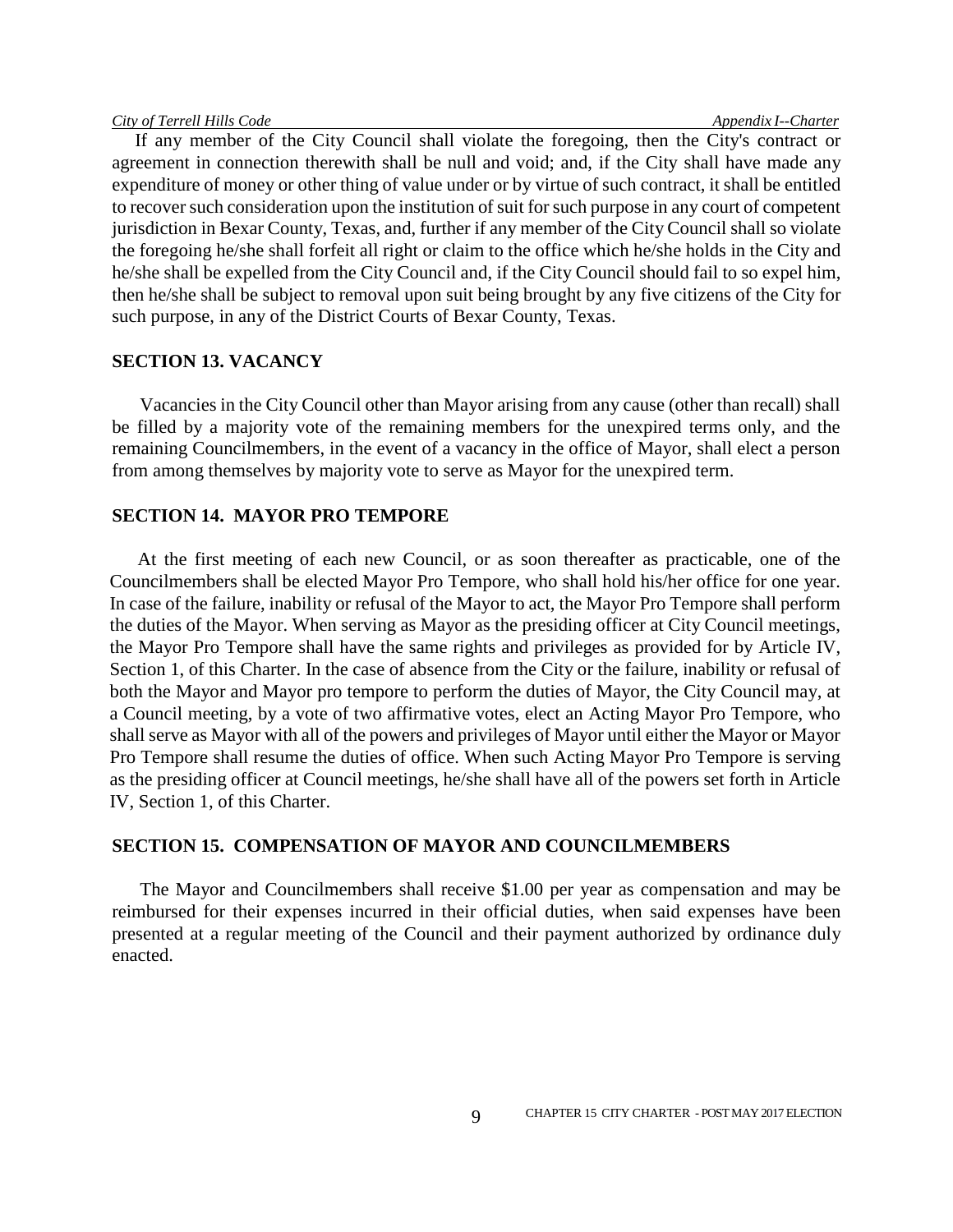# **SECTION 16. TERMS OF OFFICE OF APPOINTED OFFICERS**

The City Council shall appoint officers to fill all positions created by this Charter or hereafter created by ordinances, and fix their compensation. All appointments shall be for and during the will of the Council unless controlled by state law. A corporation, private or municipal, may be appointed to perform any duties of any office provided for in this Charter or hereafter created by law or ordinance.

# **ARTICLE III DUTIES, POWERS AND RECALL OF OFFICERS OF THE CITY COUNCIL**

## **SECTION l. OATH**

All officers of the City, whether elective or appointive shall qualify by taking the oath prescribed by the Constitution of this State and by executing such bond as may be required under the provisions of this Charter and the ordinances and resolutions of the City.

# **SECTION 2. DUTIES OF MAYOR**

The Mayor shall preside at all meetings of the Council and shall appoint all committees and subcommittees of the Council; he/she shall have the power to conduct hearings, summon witnesses and conduct investigations and do any and all other acts authorized by the City Council. He/She shall be the official representative of the City and shall do all in his/her power to further its best interests.

#### **SECTION 3. POWERS OF MAYOR**

The Mayor shall have power to administer oaths of office. He/She shall have authority in case of a natural disaster or riot or any unlawful assemblage, or with a view of preserving peace and good order in said city, to act in accordance with Chapter 418 of the Texas Government Code. . He/She shall perform such other duties and possess and exercise such other power and authority as may be prescribed and conferred by the City Council.

#### **SECTION 4. SECRETARY-MANAGER**

The Secretary-Manager shall be the chief administrative officer of the City and shall see that its laws and ordinances are enforced. He/She shall supervise all appointed city officials, their conduct and the performance of their duties, and report thereon to the City Council. He/She, or a duly authorized assistant, shall attend all meetings of the Council and keep accurate minutes of all proceedings, engross and enroll all laws, resolutions and ordinances, keep the corporate seal, keep and preserve all books, records and archives of the City, countersign all commissions issued to City officials, and all licenses issued by the City, and keep a record thereof, issue all notices required by law or by ordinance.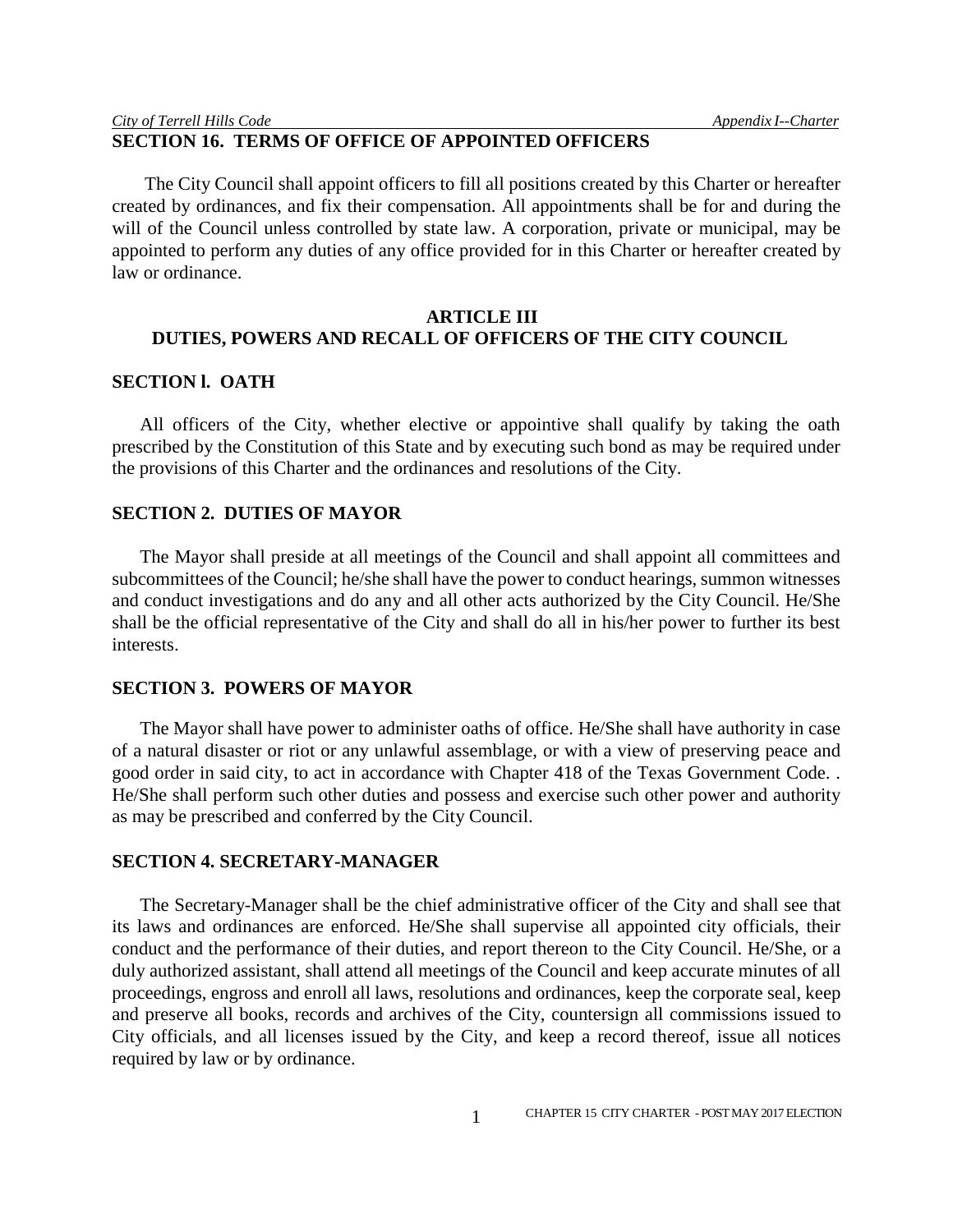He/She shall oversee the general accounting of the City, and shall ensure that the City maintains regular accounts of the receipts and disbursements for the City, and separately, under proper heads, each cause of receipt and disbursement, and also accounts with each person, including officers who have money transactions with the City, crediting accounts allowed by proper authority and specifying any particular transaction to which such entries apply. He/She shall keep a register of bonds and bills issued by the City, and all evidence of debt due and payable to it, noting the particulars thereof, and all facts connected therewith, as they occur. He/She shall carefully keep all contracts made by the City Council and he/she shall perform all such other duties as may be required of him by law, ordinance, resolution or order of the City Council.

#### **SECTION 5. FINANCE DIRECTOR**

The Finance Director shall give bond in favor of the City in such amount and in such form as the City Council may require, with sufficient security to be approved by the City Council, conditioned for the faithful discharge of his/her duties. He/She shall receive and securely keep all moneys belonging to the City, and make all payments from the same upon authorization of the City Council. He/She shall render a full and correct statement of his/her receipts and payments to the City Council at their first regular meeting in every quarter and whensoever, at other times, he/she may be required by them to do so. On the 30th of April of each year, or as soon thereafter as practicable, he/she shall cause to be published, at the expense of the City, a statement showing the amount of receipts and expenditures for the city for the twelve months next preceding; and the general condition of the treasury. He/She shall do and perform such other acts and duties as the City Council shall require.

#### **SECTION 6. POLICE CHIEF**

The Police Chief shall be in charge of the police department and shall have all of the powers and duties as is provided forunder state law, provided that the power to appoint police officers or other police department employees shall be vested in the City Council and provided further that the police chief shall have such other duties and responsibilities as the Secretary-Manager from time to time may assign to him.

# **SECTION 7. CITY ATTORNEY**

The city attorney shall be the legal adviser and counsel of the Mayor, City Council, department heads and city boards and commissions. He/She shall prepare or approve all City ordinances and resolutions and shall attend all meetings of the City Council and may be the City Prosecutor. He/She shall be employed or contracted and shall have such other duties and responsibilities as may from time to time be assigned to him by the City Council. The City Council shall have the authority to employ and compensate special counsel to represent the City in collecting taxes, or to represent the City in legal proceedings filed by or against the City and in any extraordinary legal matters.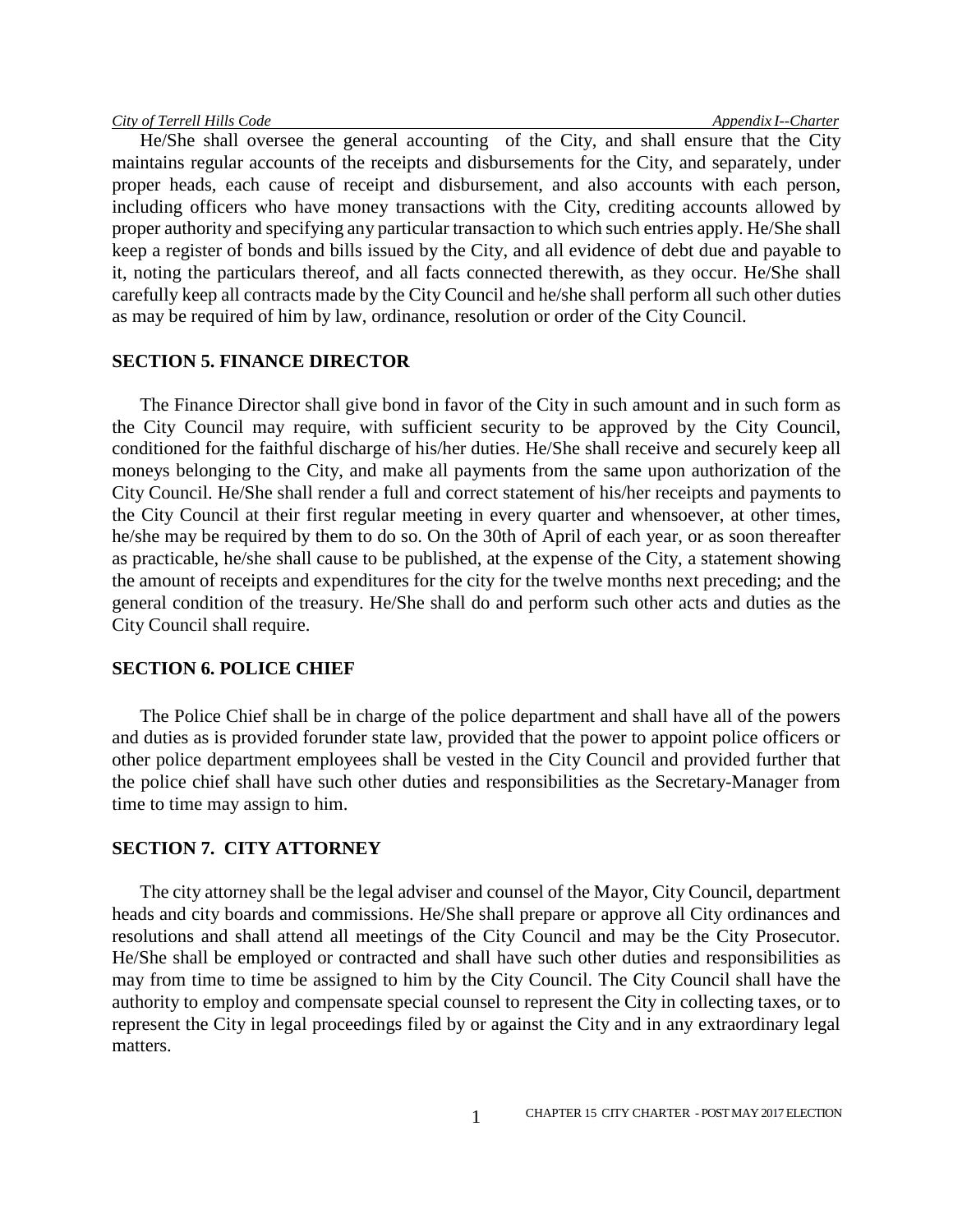The city engineer shall be responsible for overseeing all engineering work to be done by the City. He/She shall be the adviser to the Mayor and City Council and to all boards and commissions of the City on all engineering matters and shall have such other responsibilities as the City Council may assign to him from time to time.

# **SECTION 9. FIRE CHIEF**

The fire chief shall be responsible for the City's fire prevention program and shall be in charge of the Fire Department, if any.

## **SECTION 10. ASSESSOR AND COLLECTOR**

If, as and when a taxing program shall be instituted and an assessor and collector of taxes shall have been appointed or contracted by the City Council, he/she shall have the responsibility of assessing and collecting all ad valorem taxes and keeping complete and accurate records of the same, and shall have such other duties as may be hereafter assigned to him by the City Council.

# **SECTION 11. JUDGE OF THE MUNICIPAL COURT**

The judge of the Municipal Court shall preside over the Municipal Court as provided for herein. He/She shall be a competent, duly qualified and a licensed attorney in the State of Texas and a qualified elector and be a resident of the City.

## **SECTION 12. CONTROL OF OFFICERS**

The City Council shall have power from time to time to require other and further duties of all officers whose duties are herein prescribed, and to define and prescribe the powers and duties of all officers appointed or elected to any office under this Charter whose duties are not herein specially mentioned, and fix their compensation.

# **SECTION 13. BOND FOR APPOINTIVE OFFICERS**

The City Council shall have the right to require bond from any appointive officers or employees of the City in such amounts as the City Council from time to time may fix by ordinance or resolution and conditioned for the faithful discharge of the duties of his/her office and accounting for all moneys, credits and things of value coming into the hands of such officers or employees, and all such bonds shall be signed as surety by some surety company authorized to do business under the laws of the State of Texas, and the premiums accruing thereon shall be paid by the City.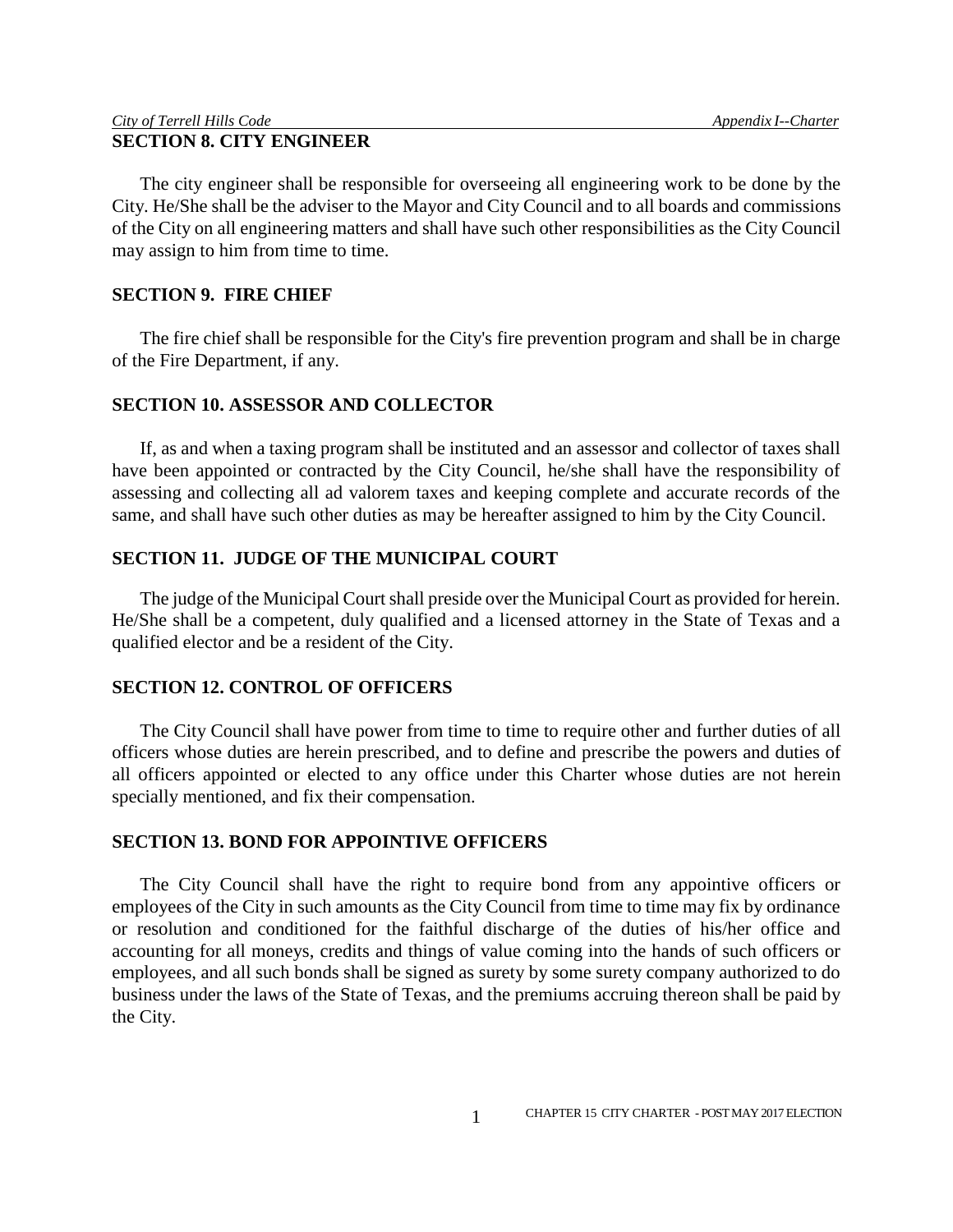# **SECTION 14. RESIGNATION OF OFFICERS**

The Mayor and Council members may resign upon written application to the City Council, such resignation shall be effective at the time indicated in the application and if no time is indicated, it shall be effective in accordance with the Texas Election Code. Any appointed officer or employee of the City may resign by filing a written resignation with the Secretary-Manager.

# **ARTICLE IV THE CITY COUNCIL**

#### **SECTION 1. PRESIDING OFFICER**

The Mayor shall preside over all meetings of the City Council. He/She may participate in the discussion of all matters coming before the Council and shall be entitled to vote, but he/she shall have no veto power. If he/she and the Mayor pro tem are absent, an acting Mayor pro tem may be appointed to preside, as set forth in Section 14 of Article II above.

## **SECTION 2. MEETINGS**

Petitions and remonstrances may be presented to the City Council either orally or in writing at any time by any citizen of the City. The City Council shall hold stated meetings at such times and places as they shall determine from time to time. The Mayor, on his/her own motion or on the application of any two Councilmembers, must call a special meeting by notice to each member of said Council, the Secretary-Manager and the City Attorney, such notice to be served personally or by registered or certified mail, return receipt requested.

# **SECTION 3. CITY COUNCIL RULES OF PROCEDURE**

The City Council shall determine its own rules of procedure and may compel the attendance of its members.

## **SECTION 4. GENERAL AUTHORITY**

The City Council shall have power to pass, publish, amend or repeal all ordinances, rules and police regulations not contrary to the Constitution or laws of this State, for the good government, peace and order of the City and the trade and commerce thereof, that may be necessary or proper to carry into effect the powers vested by this Charter in the City, the City government or in any department or office thereof; to enforce the observance of all such rules, ordinances and policy regulations, and to establish penalties for violations thereof; to appoint and to fix the compensation of all appointed officers and employees provided by this Charter, or hereafter provided for by ordinance.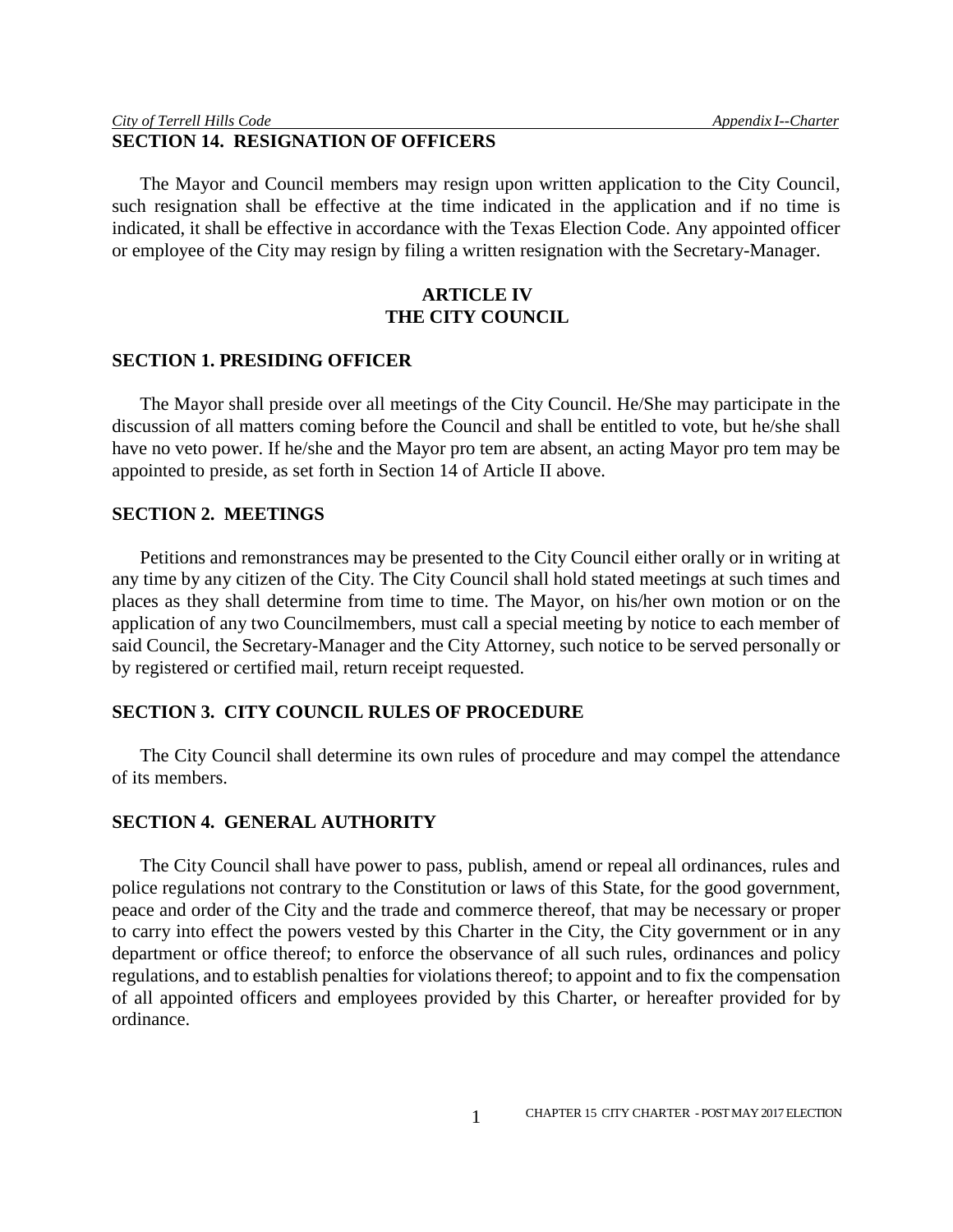| City of Terrell Hills Code | Appendix I--Charter |
|----------------------------|---------------------|
| <b>SECTION 5. POWERS</b>   |                     |

Any powers given to the City that are not specifically placed in the Mayor, Secretary-Manager or some other official, either by statutes or this Charter, shall be exercised in behalf of the City by the City Council. All powers so exercised shall be by ordinance or resolution duly passed.

## **SECTION 6. QUORUM**

A quorum of the City Council for the transaction of business shall consist of three members. A number less than a quorum may adjourn from time to time and compel the attendance of absent members. If the Council is reduced to less than three members, on account of vacancies, the remaining members shall constitute a quorum for the sole purpose of calling an election as set out in Section 13, Article II hereof.

# **SECTION 7. LEGISLATIVE PROCEDURE**

All meetings of the City Council shall be public in accordance with the Texas Open Meetings Act and minutes of all proceedings shall be kept, to which any citizen may have access at all reasonable times and which shall constitute one of the archives of the City. The vote upon the passage of all ordinances and resolutions shall be taken by the "ayes" and "nays" and entered upon the minutes and every ordinance or resolution, upon its final passage shall be recorded in a book kept for that purpose and shall be authenticated by the signature of the presiding officer and the Secretary-Manager. Every ordinance hereafter adopted shall be systematically numbered and it shall only be necessary to record the number and caption or title of ordinances in the minutes of the Council meeting. Each member of the City Council present at any meeting shall be required to announce his/her vote upon each question, ordinance or resolution except on matters involving the consideration of his/her own official conduct or where his/her financial interests are involved, in which event, such member shall not vote but shall give his/her reason for not voting, and such reason shall be entered upon the minutes of the City Council.

## **SECTION 8. STYLE OF ORDINANCES**

The style of all ordinances of the City shall be: "Be it ordained by the City Council of the City of TERRELL HILLS, TEXAS," but the same shall be omitted when the ordinances of the City are codified and published in book or pamphlet form by the City, or under the authority of its governing body.

## **SECTION 9. ORDINANCES NOW IN EFFECT**

All ordinances of the City now in existence and not inconsistent with the provisions of this Charter shall remain in full force and effect until altered, amended or repealed by the City Council.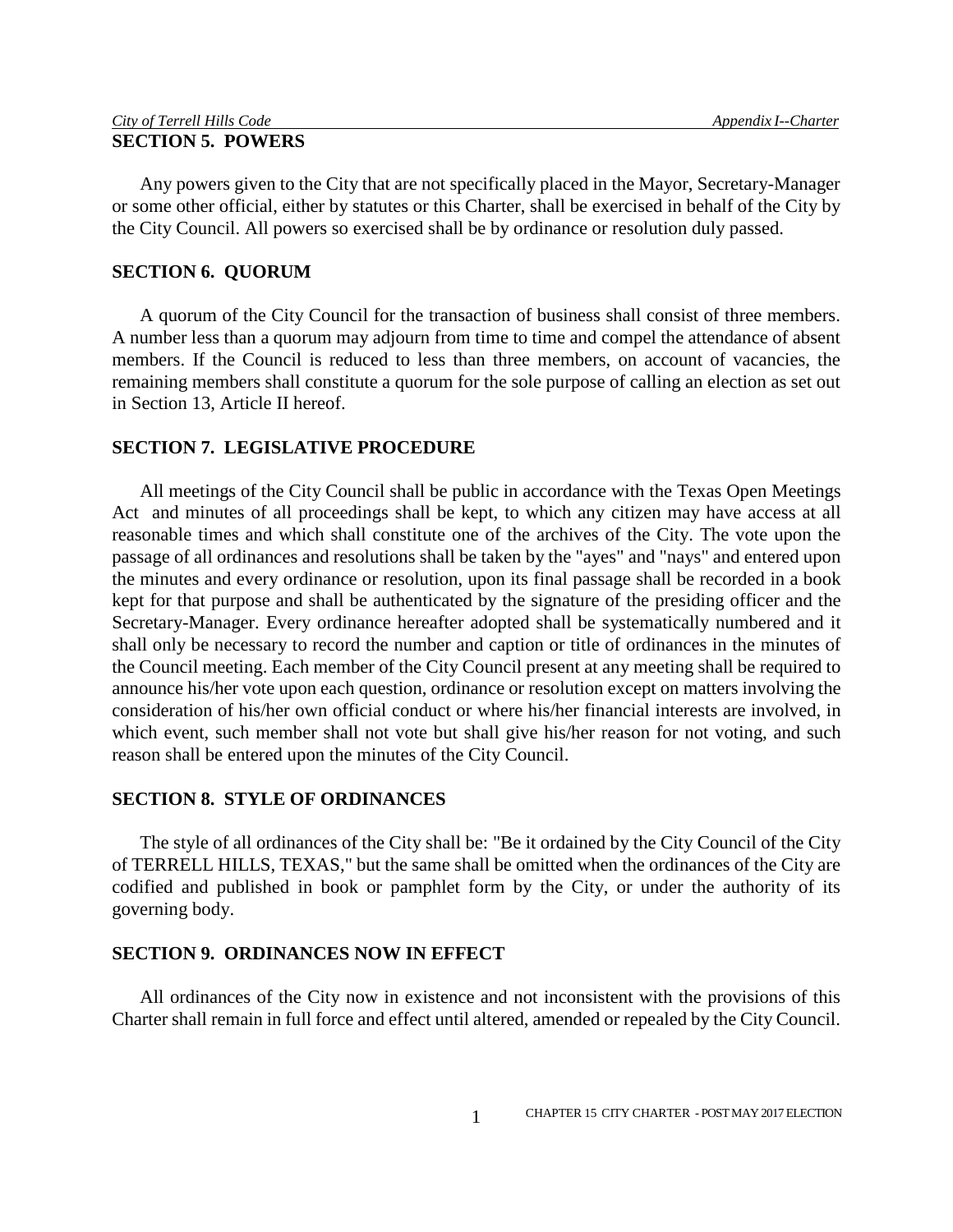# **SECTION 10. ORDINANCES, PUBLICATION THEREOF**

Every ordinance imposing any penalty fine or forfeiture, shall, after passage thereof, be published in one issue of a newspaper that has been continuously circulated in the City for at least one year prior to such publication, or, in the alternative, the City Council may publish a descriptive caption or title stating in summary the purpose of the ordinance and penalty for violation thereof, as is provided in the Texas Local Government Code, and proof of such publication shall be made by the printer or publisher of such paper, making affidavit before some officer authorized by the law to administer oaths, and filed with the Secretary-Manager, and shall be prima facie evidence of such publication, and promulgation of such ordinance so published shall take effect and be in force from and after five days after the publication thereof, unless otherwise expressly provided. Ordinances not required to be published shall take effect and be in force from and after the passage thereof, unless otherwise provided. It shall not be necessary to the validity of any ordinance that it shall be read more than one time or considered at more than one session of the City Council, except in an ordinance granting a franchise.

#### **SECTION 11. ORDINANCES, PLEADING OF AND ADMISSIBILITY IN EVIDENCE**

It shall be sufficient in all judicial proceedings to plead any ordinance of the City by caption without embodying the entire ordinance in the pleadings, and all pleaded ordinances or codes of ordinances shall be admitted in evidence in any suit and shall have the same force and effect as the original ordinance. Certified copies of the ordinances may also be used in evidence in lieu of original ordinances.

# **SECTION 12. RECALL OF ELECTED OFFICERS**

The Mayor or any member of the City Council shall be subject to recall and removal from office by the qualified electors of the City as in this Charter provided.

# **SECTION 13. PETITIONS FOR RECALL**

Before the question of recall of such officer shall be submitted to the qualified electors of the City, a petition demanding such question to be so submitted shall first be filed with the person performing the duties of Secretary-Manager, which said petition shall be signed by qualified voters of the City equal in number to at least 20% of the number of votes cast at the last regular municipal election of the City, but in no event less than 300 such petitioners. Each signer of such recall petition shall personally sign his/her name thereto in ink or indelible pencil, and shall write after his/her name, his/her place of residence, giving name of street and number of place of residence, and shall also write thereon the day of the month and year his/her signature was affixed.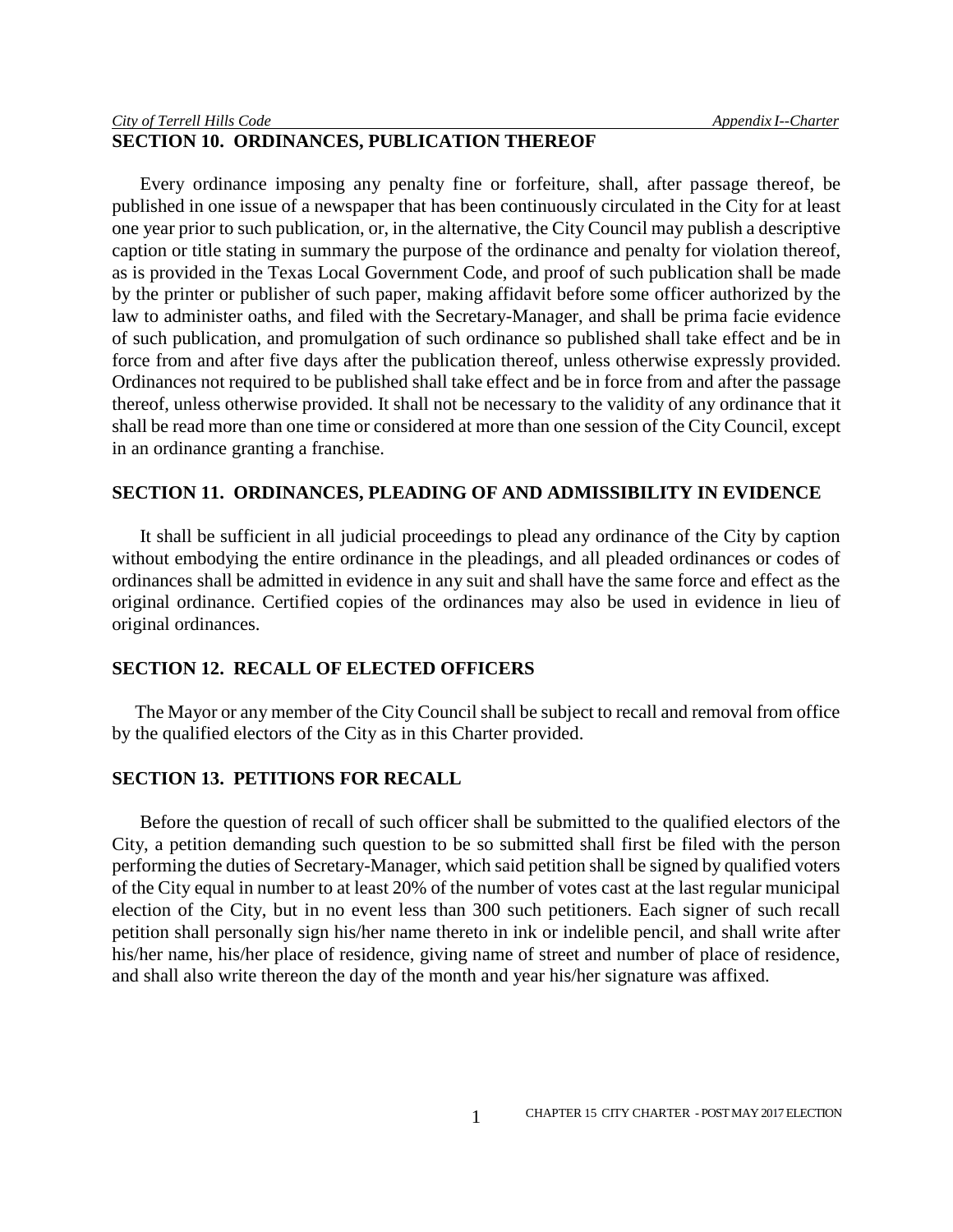# **SECTION 14. FORM OF RECALL PETITION**

The recall petition mentioned above must be addressed to the City Council of the City of Terrell Hills and must distinctly and specifically point out the ground or grounds upon which such petition for removal is predicated, and if there be more than one ground, such as for incompetency, misconduct, or malfeasance in office, shall specifically state each ground with such certainty as to give the officer sought to be removed notice of the matters and things with which he/she is charged. The signatures shall be verified by oath in the following form:

# "STATE OF TEXAS COUNTY OF BEXAR

"I, \_\_\_\_\_\_\_\_\_\_, being first duly sworn, on oath depose and say that I am one of the signers of the above petition; that the statements made therein are true, and that each signature appearing thereto was made in my presence on the day and date it purports to have been made, and I solemnly swear that the same is the genuine signature of the person whose name it purports to be.

"Sworn and subscribed to before me this day of  $\frac{20}{100}$ .

Notary Public in and for Bexar County, Texas"

 $\overline{\phantom{a}}$  , where  $\overline{\phantom{a}}$ 

# **SECTION 15. VARIOUS PAPERS CONSTITUTING PETITION**

The petition may consist of one or more copies, or subscription lists, circulated separately, and the signatures thereto may be upon the paper, or papers containing the form of petition, or upon other papers attached thereto. Verification provided for in the next preceding section of this Article may be made by one or more petitioners, and the several parts, or copies of the petition may be filed separately and by different persons; but no signatures to such petition shall remain effective or be counted which were placed thereon more than thirty days prior to the filing of such petition or petitions with the person performing the duties of Secretary-Manager. All papers and documents comprising a single petition, that is, all papers comprising a recall petition, shall be filed with the person performing the duties of Secretary-Manager on the same day, and said Secretary-Manager shall immediately notify, in writing, the officer sought to be removed.

# **SECTION 16. CERTIFICATE TO PETITION**

At the next regular meeting of the Council after the date of the filing of the papers constituting the recall petition, the person performing the duties of Secretary-Manager shall present such petition to the City Council of the City of Terrell Hills.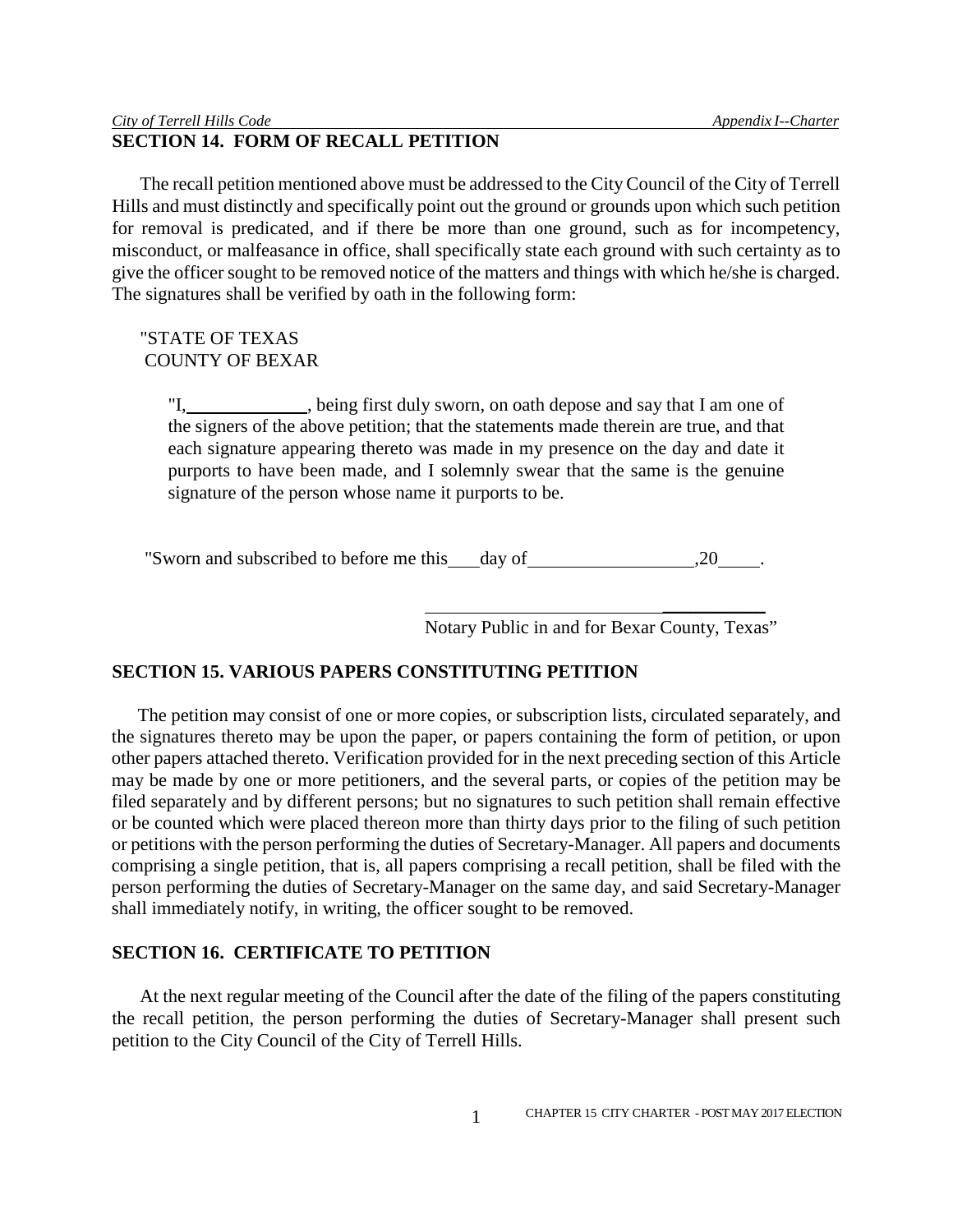# **SECTION 17. ELECTION TO BE CALLED**

If the officer whose removal is sought, does not resign within five days after such recall petition shall have been duly presented to the City Council of the City of Terrell Hills, as provided in the next preceding section of this Article, then it shall become the duty of said Council to order an election and fix a date for holding such recall election and the date of the election shall be in accordance with the Texas Election Code.

# **SECTION 18. RECALL ELECTION FORM OF BALLOT**

The form of ballot to be used at such recall election shall be as follows:

# **"Shall (name of person) be removed from the office of (name of office) by recall?"**

Immediately following the above question there shall be provided on the ballot, in separate lines, in the order here set out, the words:

# **"FOR the recall of (name of person)" "AGAINST the recall of (name of person)"**

Should a majority of the votes cast at such recall election be for the recall of such officer named on the ballot, he/she shall be deemed removed from office. Should a majority of the votes cast at such recall election, however, be against the recall of the officer named on the ballot, such officer shall continue in office for the remainder of his/her term.

# **SECTION 19. RECALL, RESTRICTIONS THEREON**

No recall petition shall be filed against any elective officer of the City of Terrell Hills within six months after his/her election, nor within six months following an election for such officer's recall.

# **SECTION 20. FAILURE OF CITY COUNCIL TO CALL AN ELECTION**

In case all of the requirements of this Charter shall have been met and the City Council shall fail or refuse to receive the recall petition, or order such recall election, or discharge any other duties imposed upon said City Council by the provisions of this Charter with reference to such recall, then the County Judge of Bexar County, Texas, shall discharge any of such duties herein provided to be discharged by the City Council.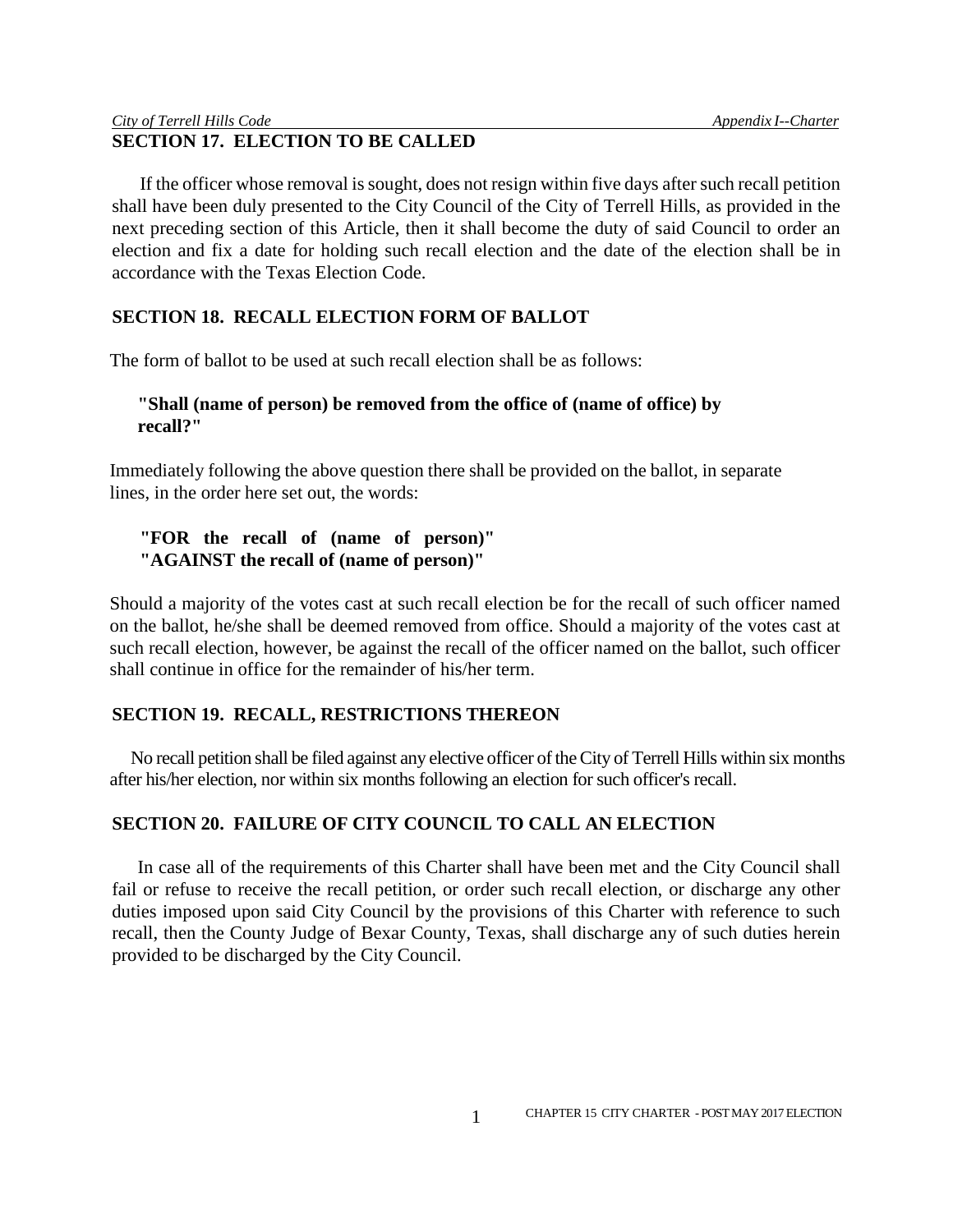# **SECTION 21. ONE OR MORE OFFICERS MAY BE RECALLED AT SAME ELECTION**

The Mayor and/or one or more Councilmembers may be recalled at the same election and, if in such recall election there shall, as a result of such election, remain the Mayor or one or more Councilmembers who are not recalled, then the Mayor, Councilmember or Councilmembers not recalled shall discharge all of the duties incumbent upon the governing body of said City until the vacancy or vacancies created at such recall elections are filled by an election for that purpose; but if in any proposed recall election it is proposed and submitted to recall all the members constituting said City Council, then there shall be submitted in the recall petition the names of candidates to fill the vacancies proposed to be created by such election and their names shall be placed upon the ballot; but the name of such officers proposed to be recalled shall not appear on the ballot as candidates.

#### **SECTION 22. VACANCIES IN COUNCIL DUE TO RECALL, HOW FILLED**

If at any recall election it is not proposed and submitted to recall all of the members constituting said City Council, but only one or more and fewer than all, and such election shall result in favor of the recall of one or more of said officers proposed to be recalled, then it shall be the duty of the remaining member or members not recalled and constituting the governing body of the City, within five days after such election is held, to meet, canvass the returns, declare the result of the election, and on the same date order an election to fill such vacancy or vacancies; which election shall be held within not less than 30 or more than 60 days after the same shall have been ordered. No vacancy caused by recall shall be filled by the City Council of the City of Terrell Hills, but only by election.

# **ARTICLE V FINANCES, TAXES AND TAXATION**

## **SECTION 1. FISCAL YEAR**

The fiscal year of the City is hereby designated as beginning the 1st day of January of each year and closing with the 31st day of December next ensuing thereafter.

#### **SECTION 2. BUDGET**

The City Council shall on the 1st day of October of each fiscal year, or as soon thereafter as practicable, prepare a budget to cover all proposed expenditures of the City for the succeeding year. Such budget shall be prepared in conformity with the Texas Local Government Code.

# **SECTION 3. DEPOSITORY**

The City Council is authorized to select a depository for City funds in accordance with the Texas Local Government Code.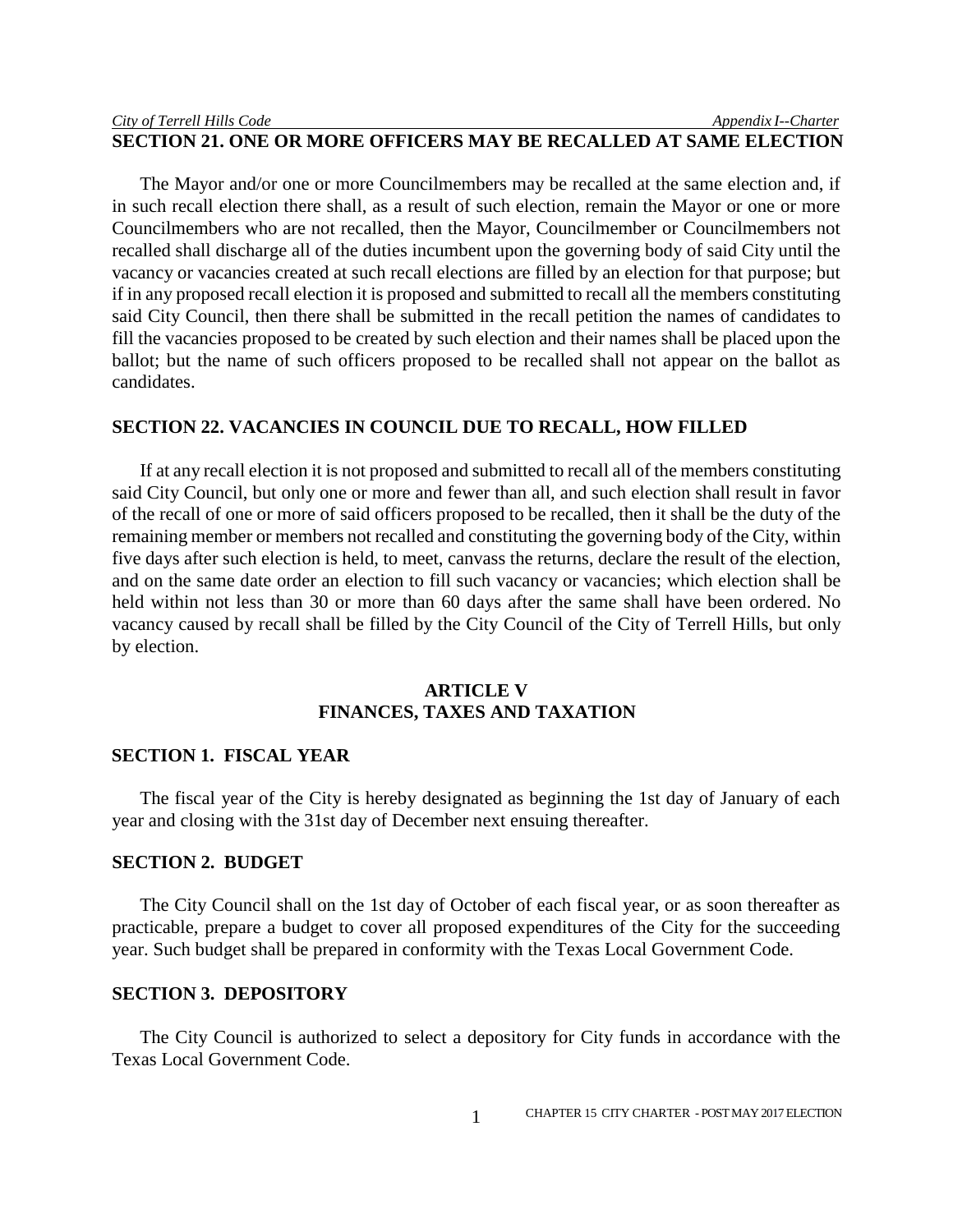# **SECTION 4. BONDS, WARRANTS, ETC.**

(a) The City Council shall have the power and authority by ordinance duly passed, and it is hereby expressly authorized to issue bonds for the purpose of refunding bonds of the City previously issued, or for any other lawful purpose.

(b) In keeping with the Constitution of Texas, and not contrary thereto, the City shall have the power to issue all tax bonds, revenue bonds, funding and refunding bonds, warrants, time warrants, revenue warrants, notes, securities and other evidence of indebtedness as now authorized or as may be hereafter authorized to be issued by cities and towns under the provisions of the Texas Government Code, or by the General Laws of the State of Texas.

(c) In all elections to determine the expenditures of money or the assumption of debt of any nature, qualified voters shall be deemed to be those who are qualified under the general laws of the State of Texas.

(d) Ordinances authorizing any bonds, warrants, revenue warrants, notes or other evidences of indebtedness to be issued shall provide for the creation of a sinking fund sufficient to pay the principal and interest of such bonds when and as the same become due and payable. Such sinking fund, in excess of the amount necessary to pay the principal and interest of the bonds when and as the same become due and payable, may each year be invested, as provided for by the Texas Government Code, or by the General Laws of the State of Texas.

(e)Any officer or agent of the City who shall unlawfully or knowingly divert or use said funds or cause or permit same to be diverted or used for any other purpose except that for which the fund is created or herein expressly authorized to be invested shall be deemed guilty of a felony and subject to prosecution as provided under the general laws of the State of Texas.

(f) *The City shall have the power to borrow money on the faith and credit of the City by the issue or sale of bonds or notes of the City. In any tax year, in anticipation of the collection of the ad valorem property tax for such year, whether levied or to be levied in such year, the Council may by resolution authorize the borrowing of money by the issuance of negotiable notes of the City each of which shall be designated "tax anticipation note for the year \_\_\_\_\_" (stating the tax year). Such notes shall mature and be payable not later than the end of the tax year in which issued, and may be secured by pledge of the ad valorem property taxes for such year.*# *# (amended 4-3-76)*

## **SECTION 5. AUDIT AND EXAMINATION OF CITY BOOKS AND ACCOUNTS**

The City Council shall cause an annual audit to be made of the books of accounts of each and every department of the City. Such audit shall be made by public accountants who shall be selected by the City Council, and a contract entered into from year to year, and such contract shall provide that the books of the City shall be audited at least annually, and such auditors' report to the City Council shall be accessible to the public or for publication.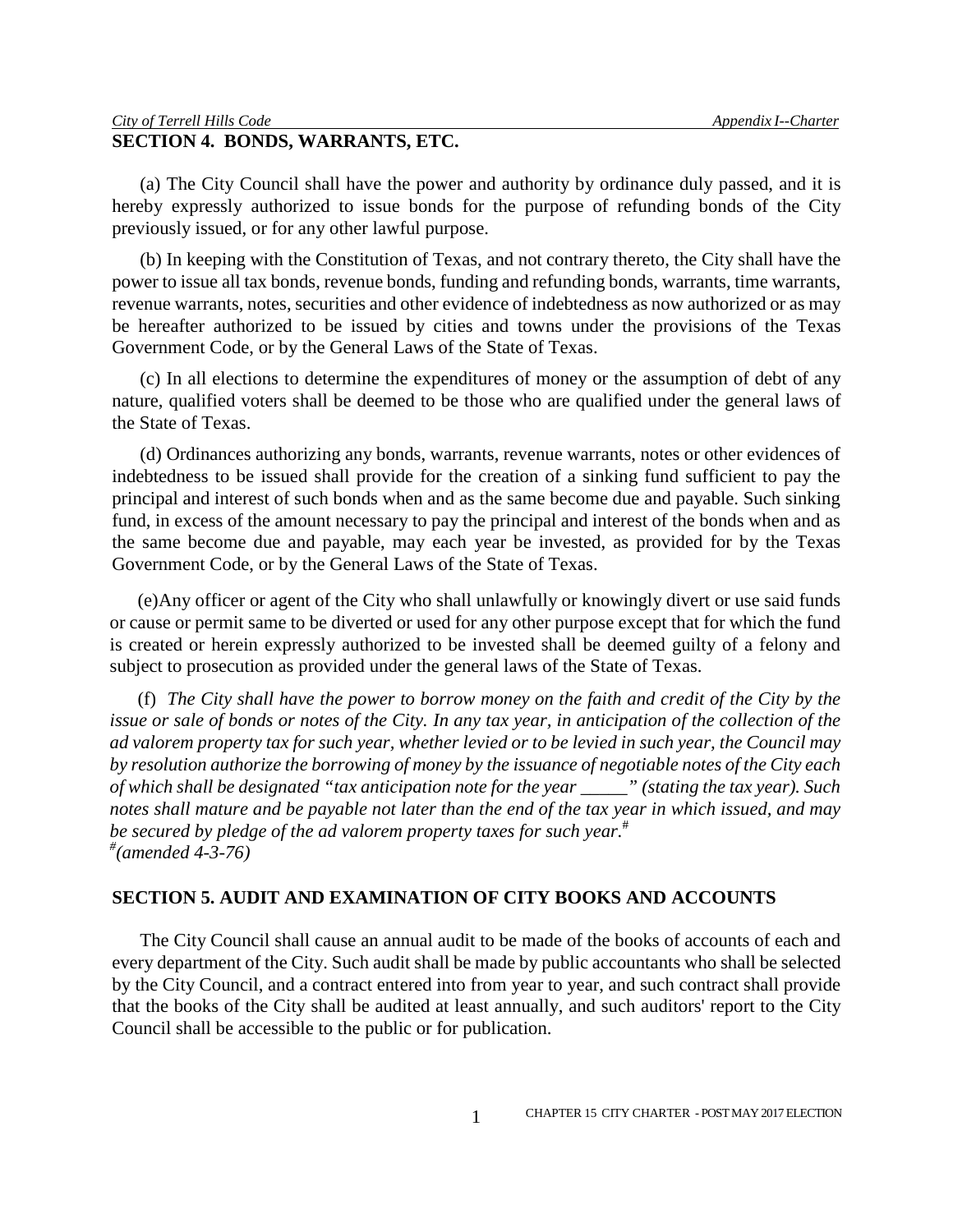# **SECTION 6. TAXABLE PROPERTIES**

All real, personal and mixed property held, owned or situated in the City, which is not exempt by the Constitution or General Laws of the State of Texas, shall be liable for all taxes due by the owner thereof, including taxes on real estate, franchise, gross receipts of Public Utilities, personal and mixed property.

# **SECTION 7. TAX LEVIES**

(a) If, as and when the City Council shall deem it necessary, the City Council shall have the power to levy annually for general purposes and for the purpose of paying interest and providing the sinking fund on the bonded indebtedness of the City, now in existence or which may hereafter be created, an ad valorem tax on all real, personal or mixed property within the territorial limits of said City and upon all franchises granted by the City to any individuals or corporations of not exceeding a total of two dollars and fifty cents (\$2.50) on the one hundred dollars (\$100.00) assessed valuation of said property. If for any cause the City Council shall fail, neglect or refuse to pass a tax ordinance for any one year, levying taxes for that year, then, and in that event, the tax levying ordinance last passed shall and will be considered in force and effect as the tax levying ordinance for the year for which the City Council failed, neglected or refused to pass such ordinance, and the failure so to pass such ordinance for any year shall in no wise invalidate the tax collections for that year.

(b) The City Council may determine and provide when taxes shall be due and payable by corporations and all persons owning property. It shall have the right to fix the time and terms of payments of taxes, prescribe penalties for the nonpayment thereof upon the expiration of the time fixed by said City Council, and may provide discounts for advance payments of taxes.

(c) The City Council or any other officer of the City shall never extend the time for the payment of taxes, or remit discount or compromise any tax legally due the City, nor waive the penalty that may be due thereon to any person, but the City Council may provide for the discount, compromise or waiver of penalty to persons legally owing any taxes where such discount, compromise or waiver of penalty is for any particular and specified year or years and is deemed necessary to correct obvious errors in assessment or to join other taxing bodies in adjusting taxes to the value of the property; provided, however, that this provision shall not prevent the compromise of any tax suit.

#### **SECTION 8. LIENS**

(a) Tax levied by the City Council is hereby declared to be a lien, charge or encumbrance upon the property upon which the tax is due, which lien, charge or encumbrance the City is entitled to enforce and foreclose in any court having jurisdiction over same, and the lien, charge and encumbrance on the property in favor of the City for the amount of the taxes due on such property is such as to give the State Courts jurisdiction to enforce and foreclose said lien on the property on which the tax is due, not only as against any resident of this State or person whose residence is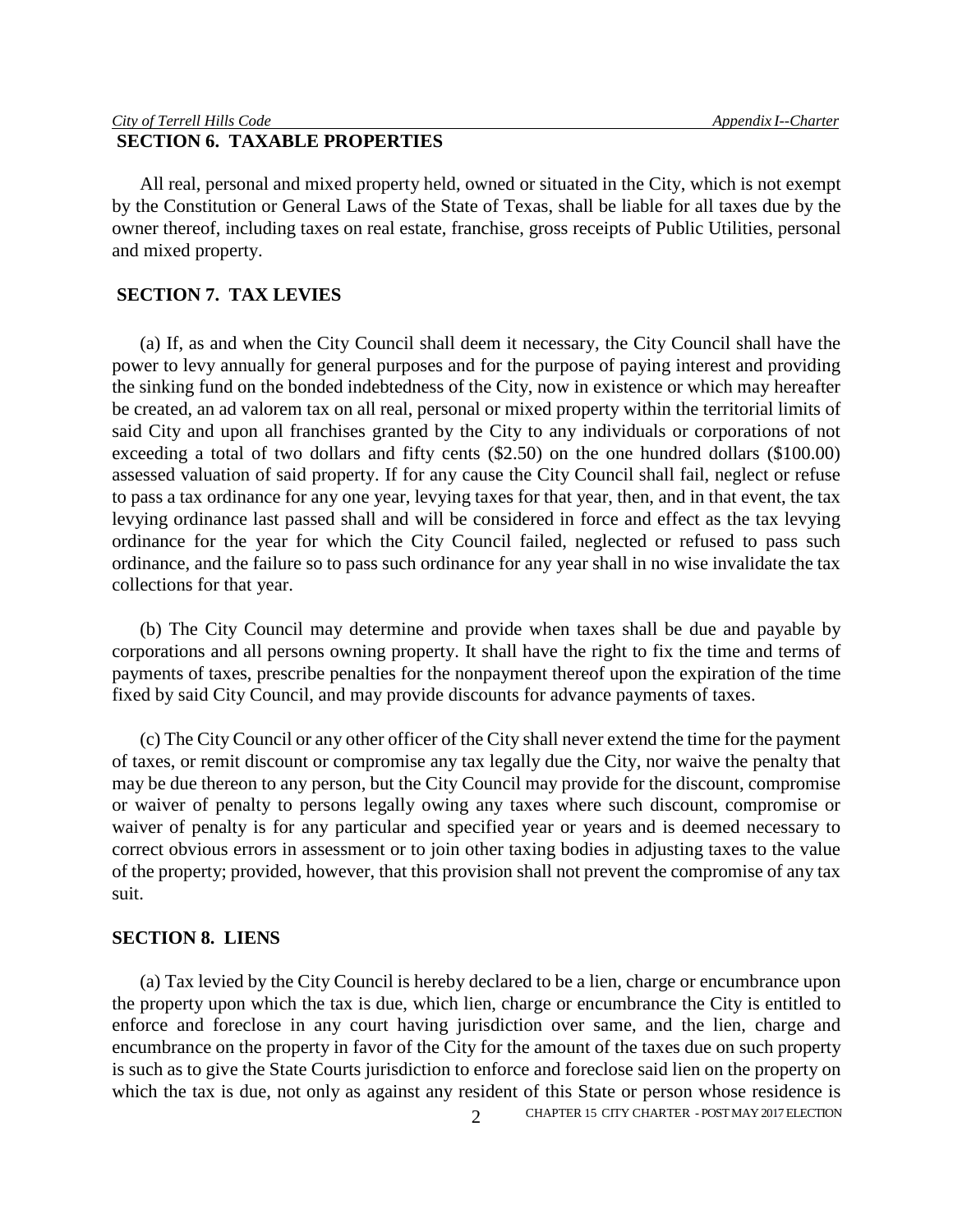unknown, but also as against the unknown heirs of any person who owns the property upon which the tax is due and also as against non-residents. All taxes upon real estate shall especially be a lien and a charge upon the property upon which the taxes are due, which lien may be foreclosed in any court having jurisdiction.

(b) Tax liens shall take effect on property as of the beginning of the tax year, and such liens shall be prior to all other claims or liens, and no gift, sale, assignment, or transfer of any kind, or judicial writ shall defeat such liens. The assessor-collector of taxes shall by virtue of his/her tax rolls have power and authority to seize and levy upon all personal property and sell the same to satisfy all taxes, together with all penalty interest, and costs, due by a delinquent taxpayer to the City on personal property.

## **SECTION 9. RENDITION**

(a) If, as and when the City Council has levied an ad valorem tax under Section 7 of Article V of this Charter, it shall be the duty of every person or corporation owning or holding property within the City to render under oath to the assessor of taxes or such other person as may be provided for by ordinance at his/her office in said City annually within the time prescribed by ordinance of said City a full and complete inventory of all property so owned or held by him, whether real, personal or mixed, and to take and subscribe to an oath to the correctness of such inventory, which oath may be administered by the assessor or such other officer as aforesaid, acting in person or by deputy.

(b) The definitions of property and terms as defined by the General Laws of the State under the head of Taxation shall apply to the taxation of property in this city.

# **SECTION 10. UNRENDERED PROPERTY**

If, as and when the City Council has levied an ad valorem tax under Section 7 of Article V of this Charter the City Council shall provide by ordinance for the listing and valuation of all property, real, personal and mixed, situated, owned or held within the City Limits, and which has not been rendered by the owner thereof each year, upon a date to be specified by the City Council, by ordinance, by the assessor or other officer designated for that purpose, which list of property so unrendered and assessed shall be placed upon the tax roll of the City and submitted along with the rendered roll to the Appraisal Review Board and be subject to the same tax levy as the rendered property within the City.

#### **SECTION 11. COLLECTION OF TAXES**

(a) The City Council shall have full power, by ordinance, to provide for the prompt collection of all taxes levied, assessed and due or becoming due to said City, and prescribe where property shall be assessed or rendered for taxes and when the taxes thereon shall become due and payable, and to that end may and shall pass all ordinances and make all provisions as may be necessary for levying, imposing, assessing and collecting said taxes, regulating the methods of making out tax lists and inventories, and fixing the duties and defining the powers of the assessor and collector of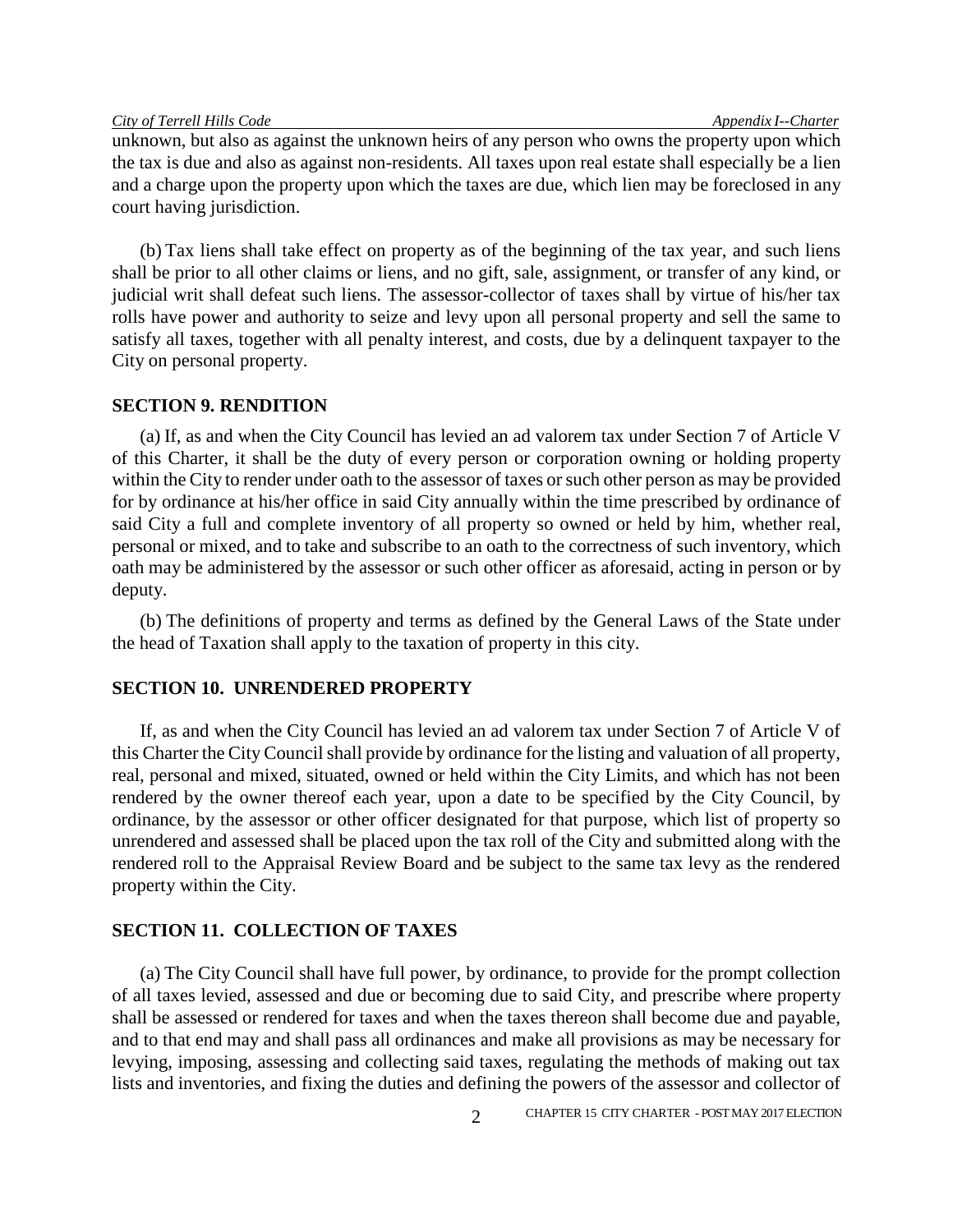| City of Terrell Hills Code |  |
|----------------------------|--|
|                            |  |

taxes or such other officer as may be designated therefor by the City Council.

(b) Taxes shall be payable at the office of the assessor and collector or such other office as the City Council may prescribe, and no demand for payment thereof shall be requisite or necessary to enforcement of the collection thereof, nor for the collection of any taxes due, before the adoption of the Charter.

(c) All property which the owner thereof may have failed or refused to inventory, assess or render for taxation as required so to do, shall be by the officer designated by the City Council inventoried, and assessed and rendered for taxes for the year or years for which the same was not so rendered, inventoried and assessed by the owner thereof, and such officer designated by the City Council shall have the right and it shall be his/her duty at any time to revise, correct and reassess and properly describe any property incorrectly rendered or assessed or improperly described, without the necessity of giving notice to the owner thereof; provided, however, that the valuation as fixed by the Appraisal Review Board shall not be changed, and such inventory and assessment when revised and worked over shall be as valid and effective as if on such assessment sheets and tax rolls and as if regularly and duly rendered and assessed by the owner for the year for which rendered, assessed, and inventoried, as above provided for, by the officer of the City designated by the City Council, and said tax rolls and assessment sheets shall be prima facie evidence that said property was regularly and duly rendered, inventoried, assessed and properly described in all respects as if done duly and regularly by the owner in the first instance.

## **SECTION 12. PAYMENT OF TAXES**

Ad valorem taxes due or to become due upon real, personal or mixed property or upon franchises granted by the City to individuals or corporations, and license taxes, occupation taxes, permit fees, fines, forfeitures, penalties and other amounts of taxes accruing to the City shall be collectible and payable only in current money of the United States.

#### **SECTION 13. DELINQUENT TAXES**

All ad valorem taxes that are due or to become due to the City that are not paid within the time specified by the City Council in the ordinance providing the date of payment of said taxes shall be declared delinquent and shall be subject to the penalties prescribed by ordinance from time to time and may be collected by suit from delinquents, and foreclosure of the lien thereon may be had in any court having jurisdiction of the same or personal property may be levied upon and sold for taxes by the assessor and collector. Any person who shall purchase or shall have purchased property encumbered by a lien for taxes or upon which taxes are due shall be deemed as to such taxes a delinquent taxpayer, and such purchaser shall take the property charged with lien, and he/she cannot interpose any defense which the person or corporation owing the property at the time of the assessment of said taxes so delinquent might not have interposed had he/she or it continued to be the owner, except that no personal judgment shall be rendered for same against such purchaser.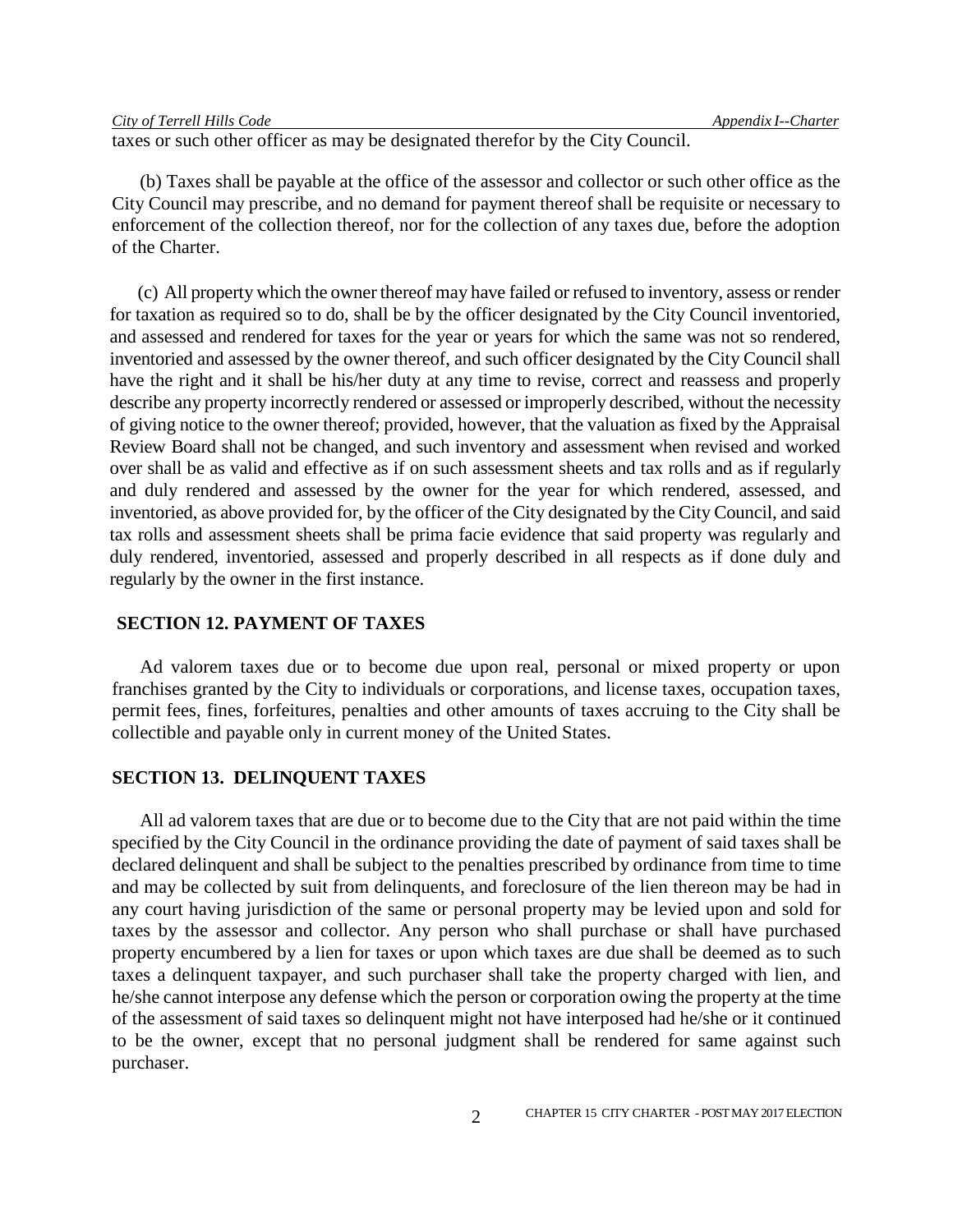#### *City of Terrell Hills Code Appendix I--Charter* **SECTION 14. APPRAISAL REVIEW BOARD**

*An Appraisal Review Board shall review appraisals and assessments as provided by the Tax Code of the State of Texas.\* \*(amended 92)*

## **SECTION 15. OCCUPATION TAX**

The City Council shall have the power to levy and collect taxes upon trades, professions or other businesses carried on to the full extent permitted by the Constitution and the General Laws of the State of Texas, and to prescribe penalties for nonpayment thereof.

## **SECTION 16. CONTRACT FOR COLLECTION OF DELINQUENT TAXES**

The City Council shall have the power to contract with any competent attorney at law for the collection of delinquent taxes owing to the City. Where the City has a part time city attorney, he/she may be employed and compensated to collect delinquent taxes owing to the City.

# **ARTICLE VI DEPARTMENTS**

#### **SECTION 1. GENERAL**

The City Council may create or establish, abolish or consolidate, as many departments or offices as it may deem necessary for the best interest of the City. It may control the internal organization table of such departments or offices.

## **SECTION 2. RULES AND REGULATIONS FOR DEPARTMENTS**

The City Council may establish by ordinance such rules and regulations covering the conduct and performance, employment and discharge of personnel in the departments and may from time to time amend such rules and regulations.

#### **SECTION 3. POLICE DEPARTMENT**

The City shall have, and there is hereby established, a police department which shall be under the general supervision of the Police Chief. The City Council shall by ordinance provide for the number of police officers and their qualifications; shall fix their salaries and their terms of office; shall make provisions for their removal from office; shall provide for the giving of bonds for faithful performance of their duties in office; and shall make such other regulations as might be deemed necessary for the control and operation of the police department. Such officers shall have similar powers, rights and authorities as are vested in police officers under the laws of the State of Texas.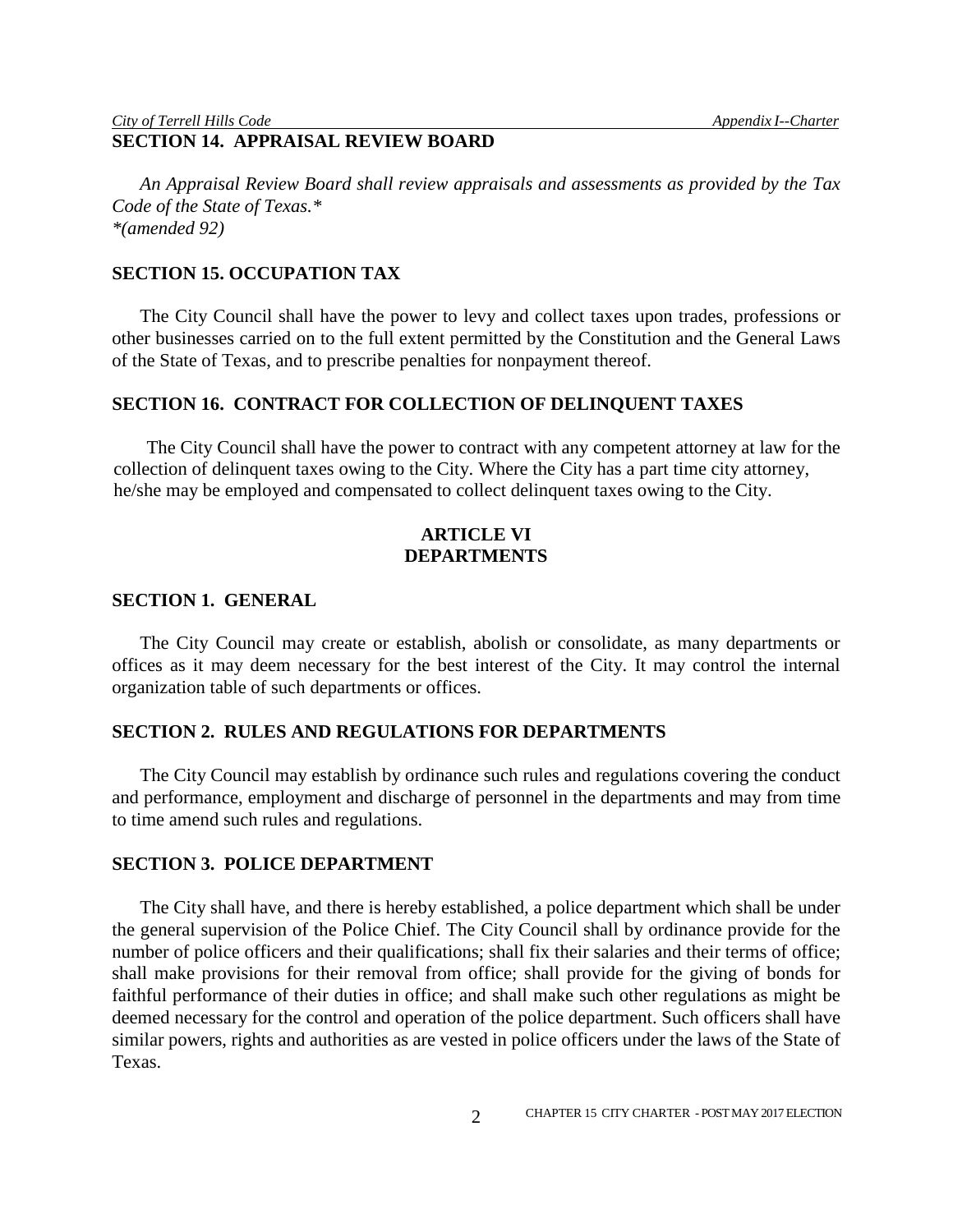The City shall have, and there is hereby established, a fire department which shall be under the general supervision of the Fire Chief. The City Council by ordinance shall provide for the number of paid fire fighters or volunteer fire fighters, or a combination of paid fire fighters and volunteer fire fighters. If paid fire fighters are to be employed, the City Council shall provide by ordinance for the number of paid fire fighters, their pay, their term of office, provisions for removal of fire fighters and such other provisions as might be necessary for supervision and control of fire fighters. The City Council shall by ordinance establish such other rules and regulations for a fire department as might be necessary for the proper control and operation of same.

# **SECTION 5. MUNICIPAL COURT**

There is hereby created and established a Municipal Court, which Court shall have jurisdiction within the corporate limits in all criminal cases arising under the ordinances of the City, and shall have concurrent jurisdiction with any justice of the peace in any precinct in which said City is situated in all criminal cases arising under the criminal laws of this state, in which punishment is by fine only, and where the maximum of such fine may not exceed \$2,000 in cases arising under municipal ordinances that govern fire safety, zoning or public health and sanitation or may not exceed \$500.00 for all other matters arising under municipal ordinances, and arising within such corporate limits.

(a) The Judge of said Court shall be known as "Judge of the Municipal Court of Terrell Hills." In the absence or disability of said Judge, said Court may be presided over by the mayor or mayor pro tem, or by some Councilmember, as may be provided by ordinance of the City Council. The salary of said judge shall be fixed by ordinance.

(b) Additional procedure and operation of said Court in the dispatch of business shall be as provided by the Code of Criminal Procedure of the State of Texas, which statutes are hereby adopted.

(c) There shall be a Clerk of the Municipal Court of Terrell Hills, who shall have all of the power and authority and obligation provided by law, and shall have authority to receive and file complaints and to administer oaths in connection with the same. The City Council may from time to time appoint deputy clerks who shall have the same powers as herein provided for the Clerk of the Municipal Court of Terrell Hills.

(d) The City Council shall have the authority to adopt, amend or abandon such rules and regulations as it might deem necessary for the proper functioning of said Municipal Court.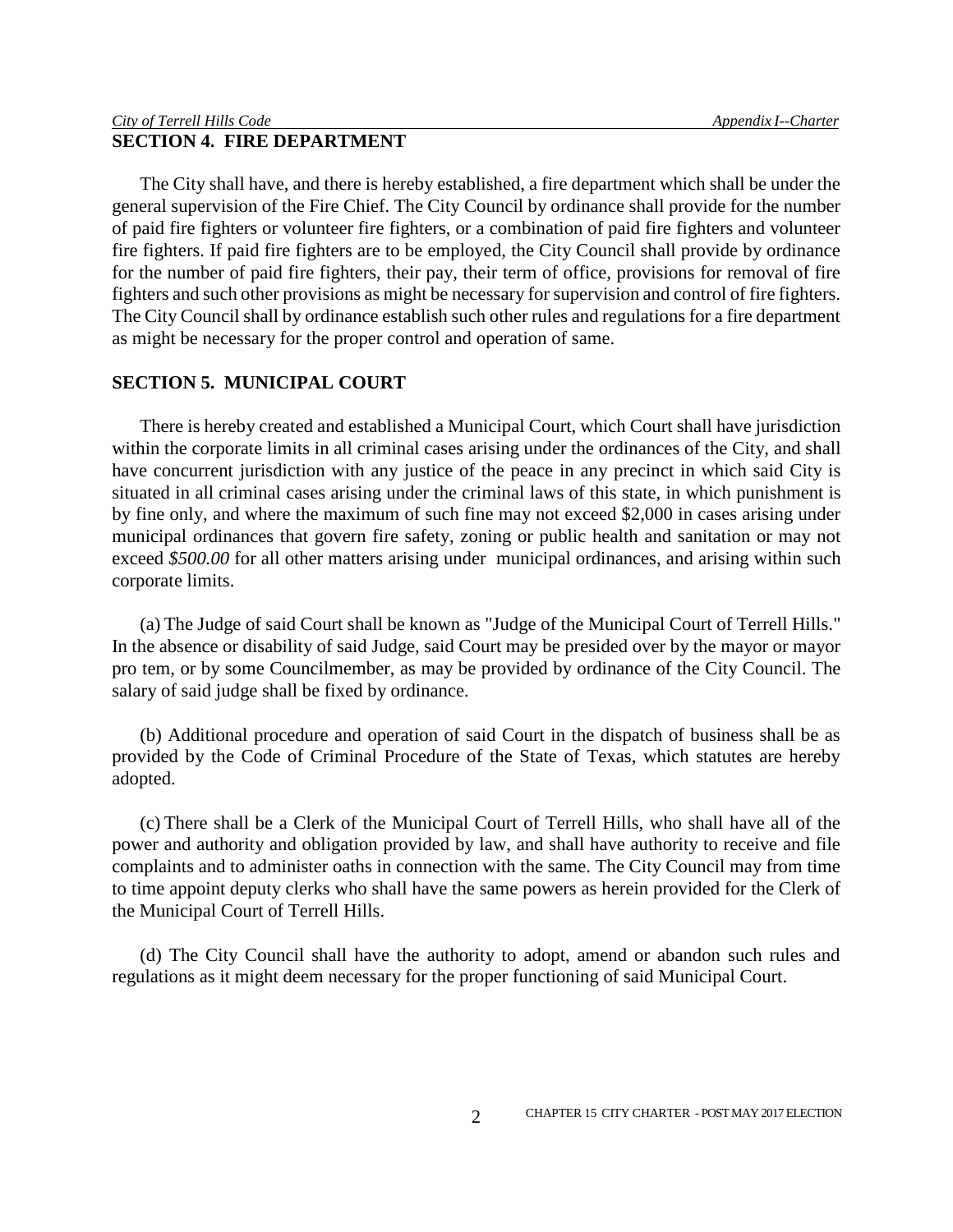# **ARTICLE VII CONTRACTS AND PUBLIC UTILITIES**

#### **SECTION 1. GENERAL**

All contracts that the City has at the time of the adoption of this Charter shall remain in full force and effect. This provision shall include, but not be limited to, all bonded indebtedness, contracts for professional services, contracts for improvements, lease contracts, or any other agreement binding upon the City of Terrell Hills, Texas, immediately prior to the adoption of this Charter.

#### **SECTION 2. PERSONAL SERVICES**

No contract shall ever be made which binds the City for personal services, except for professional services, to be rendered for any stated period of time, but all appointive employees shall be subject to peremptory discharge, any provision to the contrary in this Charter notwithstanding.

#### **SECTION 3. GOODS, MATERIALS, SERVICES OR SUPPLIES**

The City or any agent of the City acting for it shall not make any contract for goods, materials, services, or supplies for the current use of any department of the municipality for more than one year, except as in this Charter provided, unless said contract and the cost thereof has been included in the annual budget of the City and unless an appropriation has been made therefor, and no contracts or purchase shall exceed the amount appropriated. All contracts in excess of the amount in Section 252.021 of the Local Government Code, except for professional services, shall be made upon specifications, and no contract shall be binding until it has been signed by a designated representative of the City. Whenever the costs of any contracts charged to any appropriation equal the amount of such appropriation, no person representing the City shall sign or make any additional contracts chargeable to such appropriation. Any contract for current expenditures exceeding the amount set up in the budget or the appropriation must first be approved by the City Council and an appropriate budget amendment must be adopted by the Council or the contract is null and void.

#### **SECTION 4. COMPETITIVE BIDDING**

After approval of specifications by the City Council, advertisement shall be published in an official newspaper circulated in the City of Terrell Hills in accordance with the Texas Local Government Code, inviting competitive bids for labor and material embraced in the proposed contract. All bids received shall be sealed and delivered to the Secretary-Manager. At the time and place announced in said notice, the bids shall be opened and no award shall be made except to one of such bidders. The City Council shall determine the most advantageous bid for the City, and shall award the contract to such bidder, but the City Council shall always have the right to reject any and all bids, and in the event all bids are rejected may call for new bids which shall be advertised in like manner as the original bids. Pending advertisement of such proposed contracts,

CHAPTER <sup>15</sup> CITY CHARTER - POST MAY 2017 ELECTION 2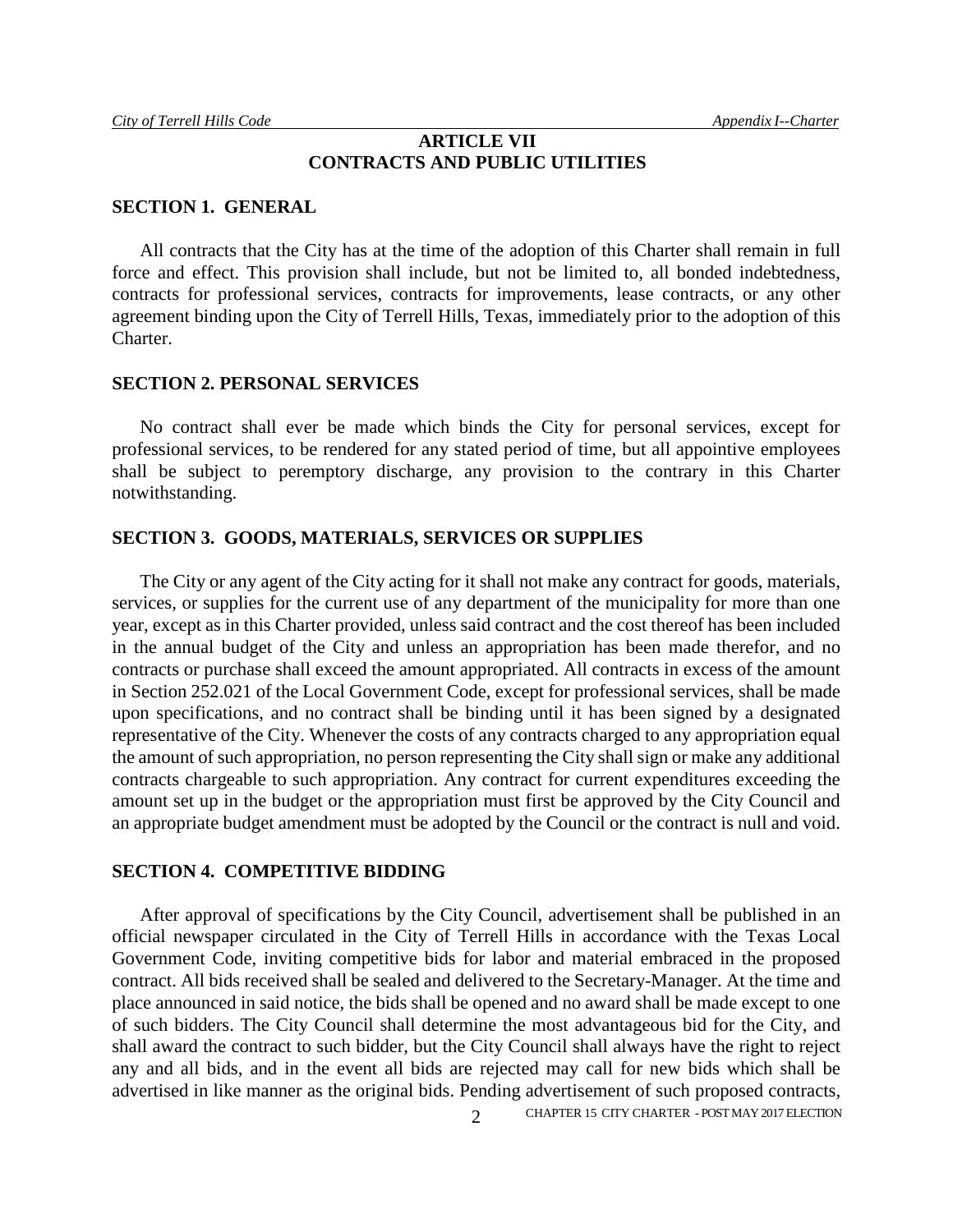the specifications shall be on file in the office of the Secretary-Manager subject to the inspection of all persons desiring to bid. No contract shall ever be authorized except by approval of the City Council; provided, however, such contracts are budgeted and are for less than the amount in Section 252.021 of the Local Government Code may be awarded without advertisement and bid, as herein required, if in the opinion of the City Council such advertisement and bid should be waived.

# **SECTION 5. UTILITIES: GENERAL**

In addition to the City's power to buy, own, construct, maintain, and operate utilities and to manufacture and distribute electricity, gas, or anything else that may be needed or used by the public, the City shall have further powers as may now or hereafter be granted under the constitution and laws of the State of Texas.

## **SECTION 6. UTILITY FRANCHISES: POWER OF COUNCIL**

The City Council shall have power by ordinance to grant, amend, renew and extend all franchises of all public utilities of every character operating within the City of Terrell Hills, and for such purposes is granted full power. All ordinances granting, amending, renewing, or extending franchises for public utilities shall be read at three separate regular meetings of the City Council and shall not be finally passed until thirty days after the first reading; and no such ordinance shall take effect until sixty days after its final passage, and pending such time, the full text of such ordinance shall be published once each week for four consecutive weeks in an official newspaper circulated in the City of Terrell Hills, and the expense of such publication shall be borne by the proponent of the franchise. No public utility franchise shall be transferable except with the approval of the Council expressed by ordinance.

#### **SECTION 7. UTILITIES FRANCHISE: VALUE NOT TO BE ALLOWED**

In fixing reasonable rates and charges for utility service within the City and in determining the just compensation to be paid by the City for public utility property which the City may acquire by condemnation or otherwise nothing shall be included as the value of any franchise granted by the City under this Charter.

# **SECTION 8. UTILITIES: RIGHT OF REGULATION**

(a) The City Council shall have the power by ordinance, after notice to the utility and hearing before the Council, to fix and regulate the charges, fares or rates of compensation to be charged by any person, firm or corporation enjoying a franchise in the City, or engaged in furnishing a public utility service in the City, and shall in determining, fixing and regulating such charges, fares or rates of compensation, base the same upon the fair value of the property of such person, firm or corporation devoted to furnishing service to such city or the inhabitants thereof. The City Council may prescribe the character, quality and efficiency of service to be rendered, and shall have the power to regulate and require the extension of adequate lines or service of such public utility within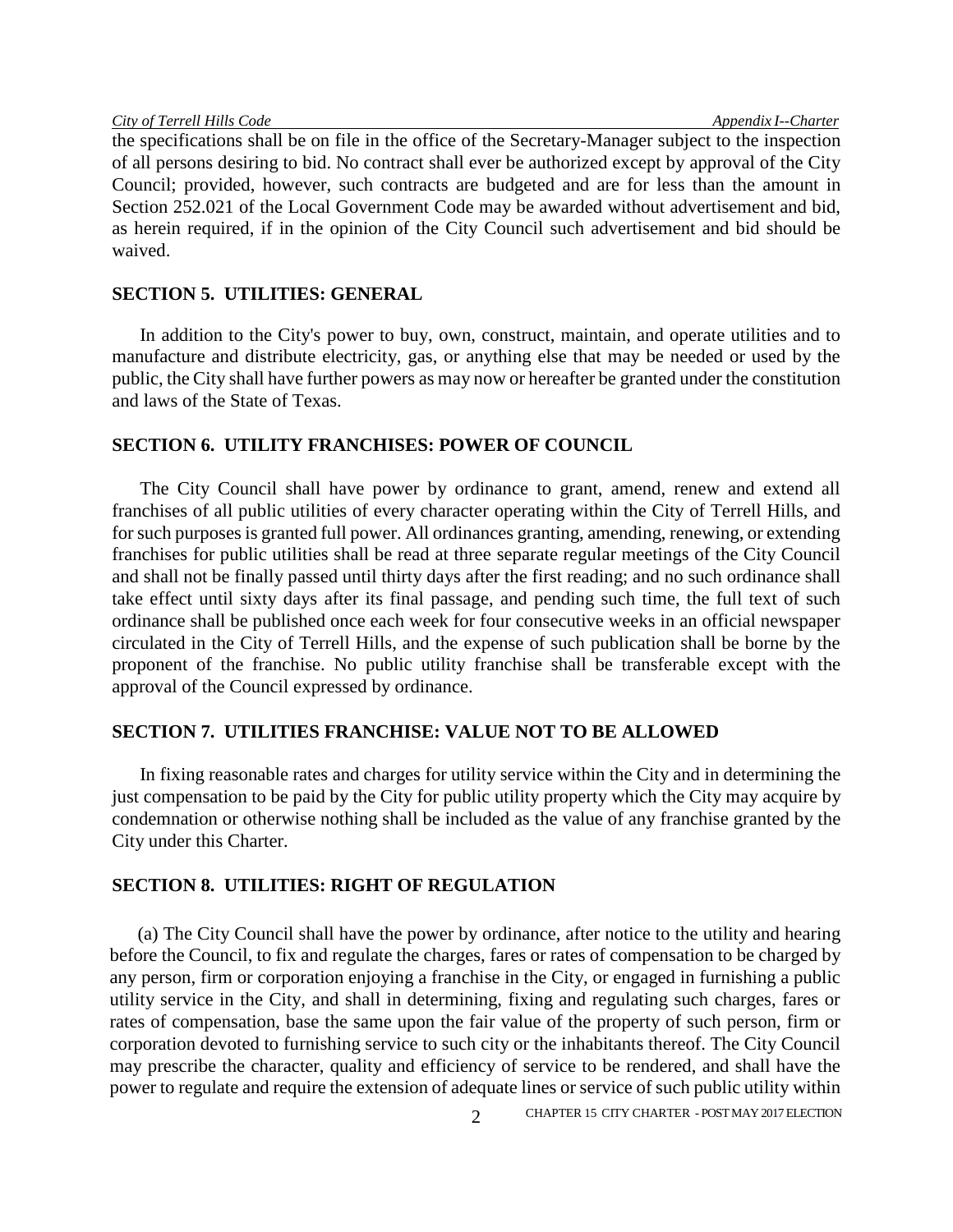such city by such person, firm or corporation, taking into consideration the cost to the utility, and from time to time may alter or change such rules, regulations, and compensation, provided that, in adopting such regulations and in fixing or changing such compensation or determining the reasonableness thereof, no stock or bonds authorized or issued by any corporation enjoying such franchise shall be considered unless on proof that the same have been actually issued by the corporation for money paid and used for the development of the corporate property, labor done or property actually received, in accordance with the laws and Constitution of this State applicable thereto. In order to ascertain all facts necessary for a proper understanding of what is or should be a reasonable rate or regulation, the City Council shall have full power to inspect the books of any such utility serving the inhabitants of the City and compel production of records and the attendance of witnesses for such purpose.

(b) Any company, corporation or person engaged in furnishing to the inhabitants of the city any light, power, gas, telephone, transit or other public utility services, may be required at any time by ordinance or resolution of the City Council to file with the City Council sworn written reports pertaining to their operations and business within the City, and such report shall contain such data, facts and information as may be required by such ordinance or resolution, which shall also fix the time within which the report shall be filed.

(c) In addition to the foregoing powers the City shall have all the powers and privileges provided for by the Texas Utilities Code.

# **SECTION 9. UTILITY CONSTRUCTION: CONSENT OF PROPERTY OWNERS**

The consent of butting and adjacent property owners shall not be required for the construction, extension, maintenance or operation of any public utility; but, nothing in this charter or in any franchise granted thereunder shall ever be construed to deprive any such property owner of any right of action for damage or injury to his/her property as now or hereafter provided by law.

# **SECTION 10. UTILITIES: EXTENSIONS**

All extensions of public utilities within the city limits shall become a part of the aggregate property of the public utility, shall be operated as such, and shall be subject to all the obligations and reserved rights contained in this charter and in any original grant hereafter made. The right to use and maintain any extension shall terminate with the original grant and shall be terminable as provided in Section 8 hereof. In case of an extension of a public utility operated under a franchise hereafter granted, such right shall be terminable at the same time and under the same conditions as the original grant.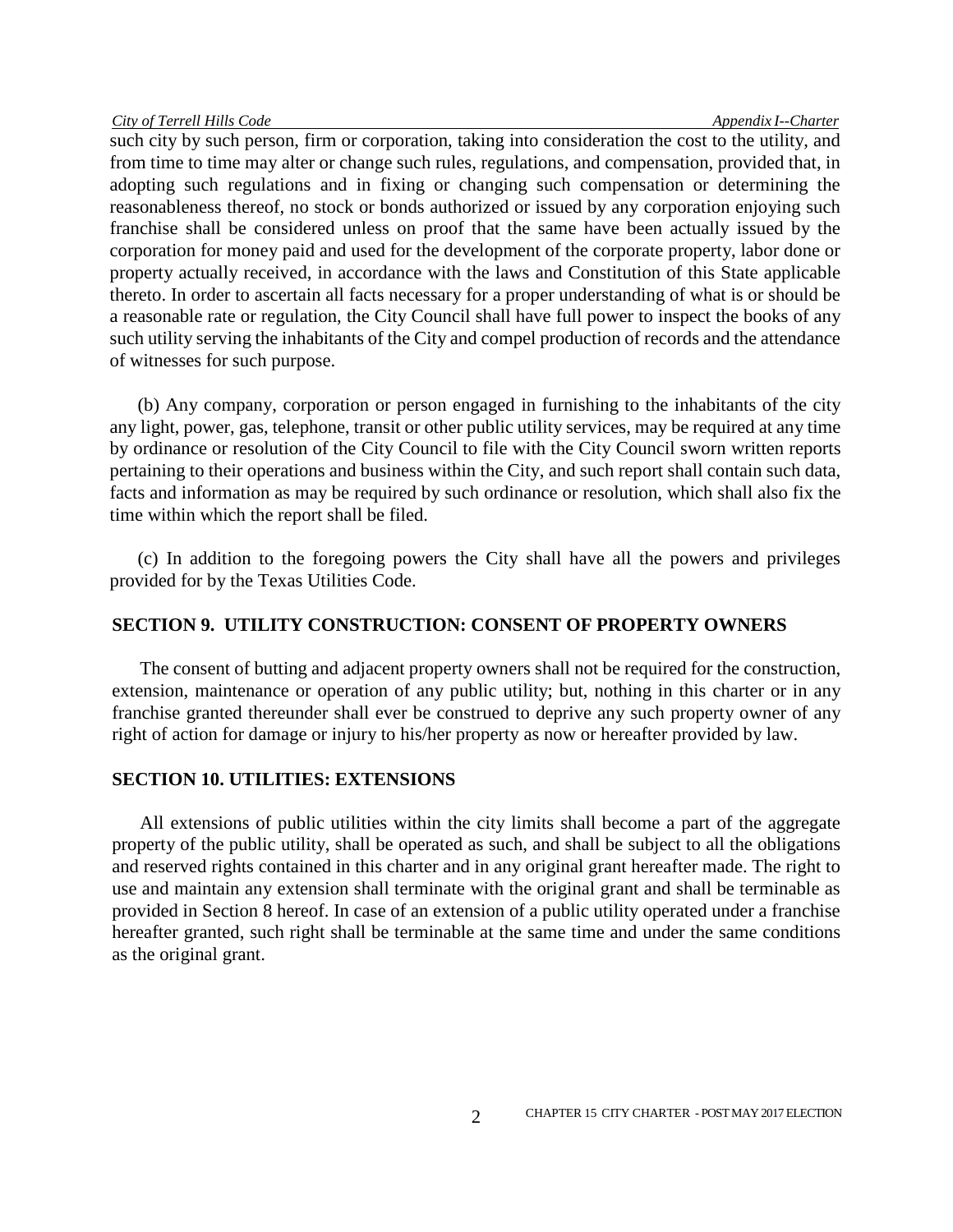# **SECTION 11. UTILITIES: OTHER CONDITIONS**

All franchises heretofore granted are recognized as contracts between the City of Terrell Hills and the grantee, and the contractual right as contained in any such franchises shall not be impaired by the provisions of this charter, except that the power of the City of Terrell Hills to exercise the right of eminent domain in the acquisition of all utility property is in all things reserved, and except the general power of the City heretofore existing and herein provided for to regulate the rates and services of a grantee which shall include the right to require proper and adequate extension of plant and service and the maintenance of the plant and fixtures at the highest reasonable standard of efficiency. Every public utility franchise hereafter granted shall be held subject to all the terms and conditions contained in the various sections of this article whether or not such terms are specifically mentioned in the franchise. Nothing in this charter shall operate to limit in any way, as specifically stated, the discretion of the Council or the electors of the City in imposing terms and conditions as may be reasonable in connection with any franchise grant.

# **SECTION 12. UTILITIES: FRANCHISE RECORDS**

Within six months after this charter takes effect every public utility and every owner of a public utility franchise shall file with the City, as may be prescribed by ordinance, certified copies of all franchises owned or claimed, or under which such utility is operated in the City of Terrell Hills. The City shall compile and maintain a public record of public utility franchises.

# **SECTION 13. ACCOUNTS OF MUNICIPALLY OWNED UTILITIES**

Accounts shall be kept for each public utility owned or operated by the City, in such manner as to show the true and complete financial results of such city ownership and operation, including all assets, appropriately subdivided into different classes, all liabilities subdivided by classes, depreciation reserve, other reserves, and surplus; also revenues, operating expenses including depreciation, interest payments, rental and other disposition of annual income. The accounts shall show the actual capital cost to the City of each public utility owned, also the cost of all extensions, additions and improvements, and the source of the funds expended for such capital purposes. They shall show as nearly as possible the cost of any service furnished to or rendered by any such utility to any other city or governmental department. The Council shall semiannually cause to be made by a public accountant and shall publish a report showing the financial results of such city ownership and operation, giving the information specified in this section or such data as the Council shall deem expedient.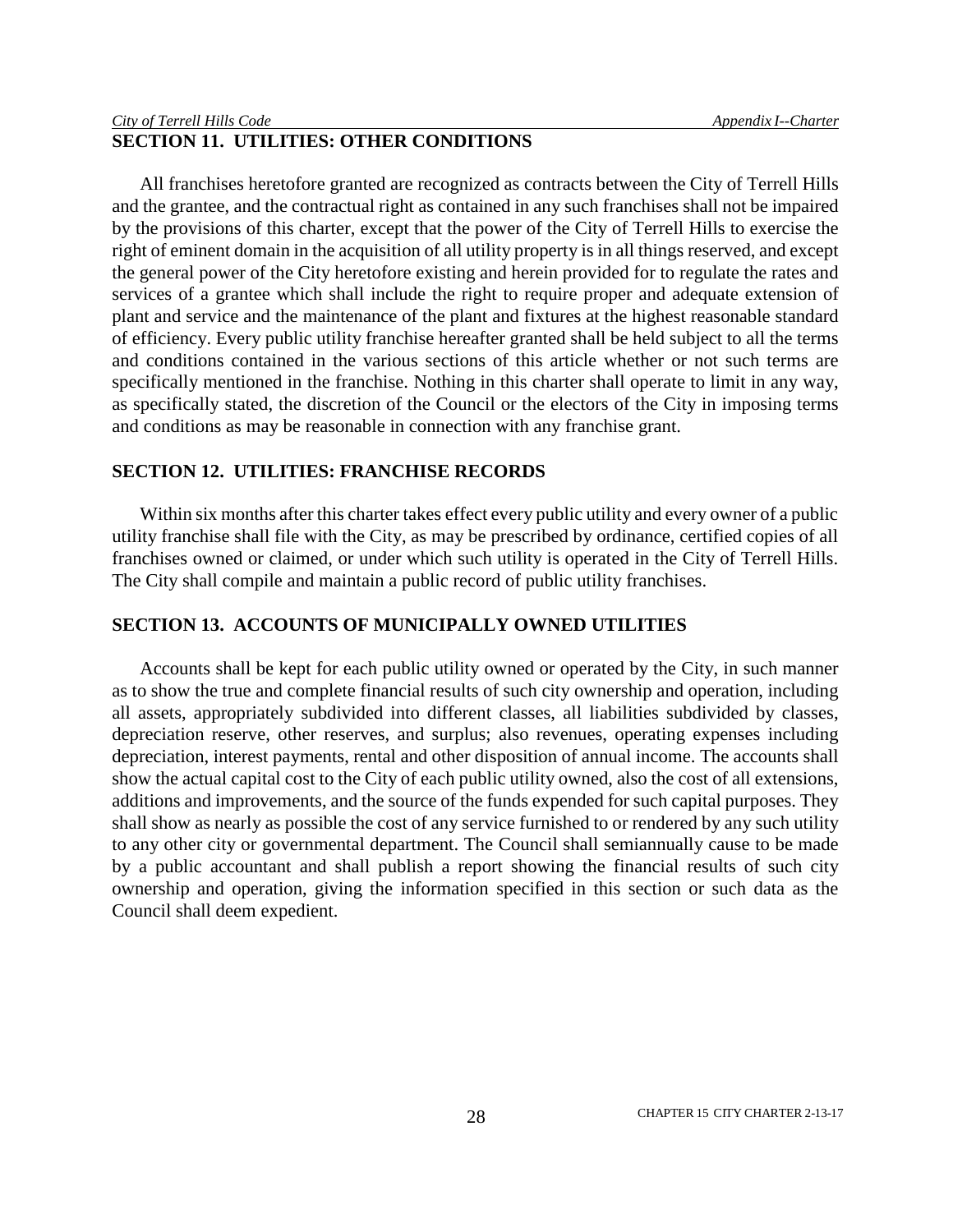# **ARTICLE VIII OWNERSHIP OF REAL OR PERSONAL PROPERTY; STREETS AND ALLEYS; PLANNING AND ZONING AND BUILDING REGULATIONS**

#### **SECTION 1. ACQUISITION OF PROPERTY**

The City shall have the power and authority to acquire by purchase, exchange, gift, devise, deed, lease, condemnation, or otherwise, any character of property, within or without its municipal boundaries, including any charitable or trust funds.

# **SECTION 2. REAL ESTATE, ETC. OWNED BY THE CITY**

All real estate owned in fee simple title, or held by lease, sufferance, easement or otherwise; all public buildings, fire stations, parks, streets and alleys, and all property, whether real or personal, of whatever kind, character or description, now owned or controlled by the City, shall vest in, inure to, remain, and be the property of said City under this Charter; and all causes of action, choses in action, rights or privileges of every kind and character, and all property of whatsoever character or description which may have been held, and is now held, controlled or used by said City for public uses, or in trust for the public, shall vest in and remain and inure to the City under this Charter, and all contracts, suits and pending actions to which the City heretofore was or now is a party, plaintiff or defendant, shall in no wise be affected or terminated by the adoption of this Charter, but shall continue unabated.

#### **SECTION 3. PARKS, PLAYGROUNDS, ETC.**

The City shall have exclusive control of all City parks and playgrounds, whether within or without the City Limits, and shall control, regulate and remove all obstructions and prevent all encroachments thereupon; provide for raising, grading, filling, terracing, landscape gardening, erecting buildings, swimming pools and wading pools, and other structures, drilling wells, providing recreation therein, establishing walks and paving driveways around, in and through said parks, playgrounds, and other public grounds, speedways or boulevards owned by it, and lying both outside and inside the municipal boundaries.

#### **SECTION 4. STREET POWERS**

The City shall have exclusive control of all alleys, streets, gutters and sidewalks situated within the City and the power to lay out, establish, open, alter, extend, widen, straighten, abandon and close, lower, grade, narrow, care for, supervise, maintain and improve any public street, alley, avenue, boulevard, or expressway, and for such purposes to acquire the necessary lands and to appropriate the same under the power of eminent domain. The City shall also have the power to name or rename, vacate and abandon and sell and convey in fee that portion of any street, alley, avenue, boulevard or other public thoroughfare or public grounds, and to convey in fee the same in exchange for other lands, over which any street alley, avenue or boulevard may be laid out, established and opened; and the City's right to sell and dispose of in fee any part of a street, alley,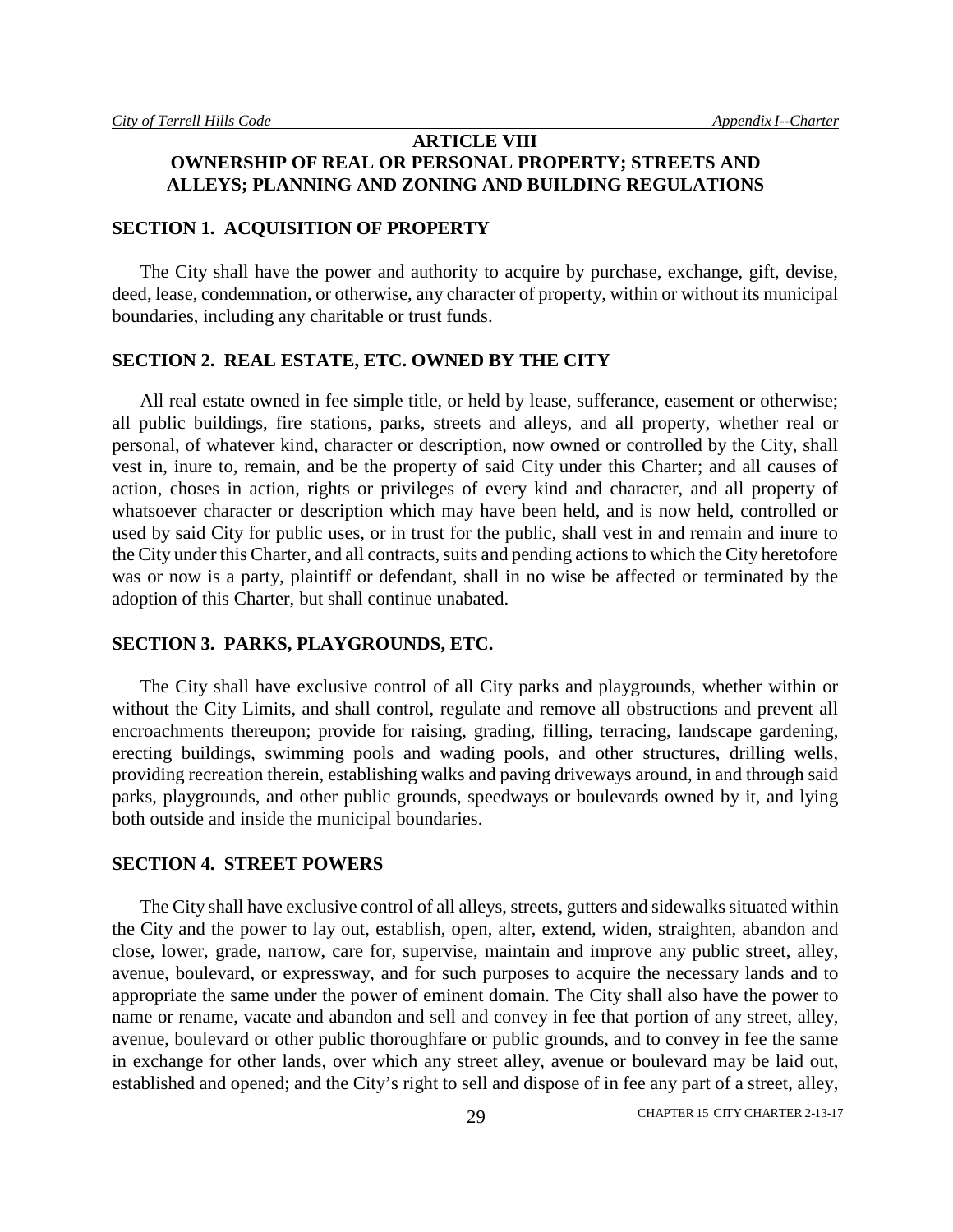avenue or boulevard so vacated and abandoned, or the City's right to convey same in exchange for other lands to be used in laying out, opening, widening and straightening any street, shall never be questioned in any of the Courts of this State. The procedure for closing streets and alleys shall be in conformity with due process of law and shall be particularly prescribed and provided for by ordinance passed in the usual manner by the City Council.

## **SECTION 5. STREET IMPROVEMENTS**

In accordance with the Texas Transportation Code, the City shall have the exclusive power to improve any street or highway within its limits by filling, grading, raising, paving, or repaving the same in a permanent manner, or by the construction or reconstruction of sidewalks, curbs and gutters or necessary appurtenances thereto, including sewers and drains.

# **SECTION 6. REGULATION OF VEHICLES**

The City Council shall have all the authority given cities by the provisions of the Texas Transportation Code and the Penal Code of Texas, and the power by ordinance to control the operations of all character of vehicles using public streets, including motorcycles, motor scooters, bicycles, automobiles, taxicabs, trucks, trailers, tractors, buses, house moving dollies, or like vehicles; and to prescribe speed limits of the same, the parking of the same, the qualifications of the operators of the same the routing of the same, and the lighting of same by night; and to provide for the giving of bond or other security for the operation of same.

#### **SECTION 7. PLANNING AND ZONING: GENERAL**

The City Council shall have full power and authority to zone the City and to pass all necessary ordinances, rules, and regulations governing the same under and by virtue of the authority given to cities and legislative bodies thereof under Chapter 211 of the Texas Local Government Code.

# **SECTION 8. ZONING ORDINANCE**

The City Council will have the authority to adopt, amend, modify, or rewrite the Zoning Ordinance in compliance with the provisions of Chapter 211 of the Texas Local Government Code.

# **SECTION 9. PLANNING AND ZONING COMMISSION**

The City Council shall pass appropriate ordinances establishing a Planning and Zoning Commission, which commission shall have the powers and authorities as set forth in Chapter 211 of the Texas Local Government Code, as amended, and such additional powers and privileges as given by this Charter and as may be given to it by the City Council. Such ordinances shall provide for rules and regulations governing the Planning and Zoning Commission.

30 CHAPTER 15 CITY CHARTER 2-13-17 The Mayor from time to time shall appoint seven persons to serve on the Planning and Zoning Commission which appointments shall be subject to the approval of the City Council. The persons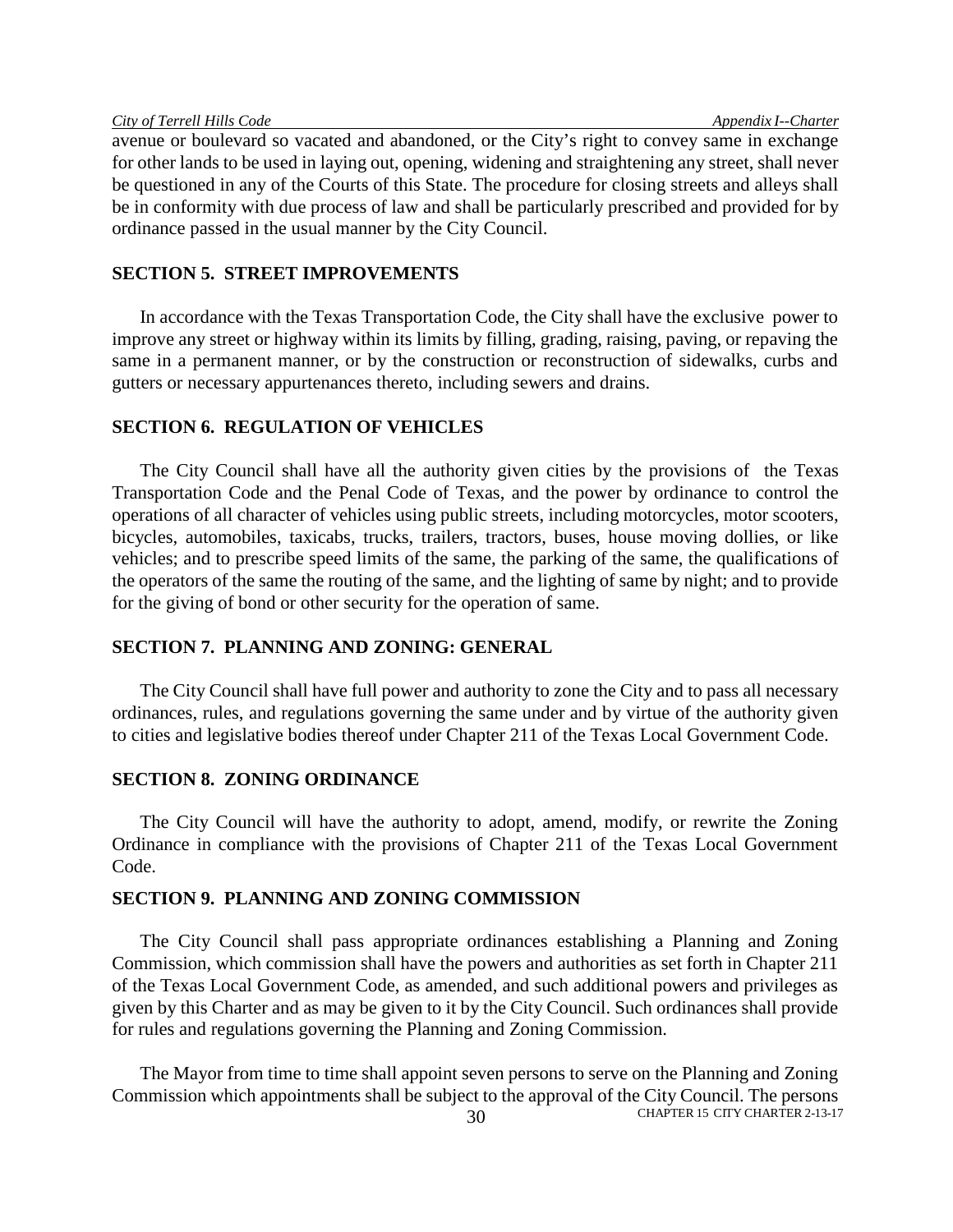so appointed shall serve for two years or until their successors are appointed and qualified. Said persons serving on the Commission may receive compensation not to exceed \$50.00 a day. Three persons shall be appointed to serve as alternate members in the absence of one or more of the seven regularly appointed persons.

## **SECTION 10. BOARD OF ADJUSTMENT**

The City Council shall establish by ordinance a Board of Adjustment which shall have all of the powers and privileges set forth in Chapter 211 of the Texas Local Government Code, and such additional powers and privileges as may be assigned to it by state law. The members of the Board of Adjustment shall be appointed by the Mayor, subject to the approval of the City Council.

# **ARTICLE IX GENERAL PROVISIONS**

# **SECTION 1. PUBLIC PROPERTY EXEMPT FROM EXECUTIONS**

No public property, or any other character of property owned or held by said City, shall be subject to any execution of any kind or nature.

# **SECTION 2. CITY FUNDS NOT SUBJECT TO GARNISHMENT**

No funds of the City shall be subject to garnishment and the City shall never be required to answer in any garnishment proceedings except as required by state law or Court Order.

## **SECTION 3. LIABILITY FOR DAMAGES**

Before the City shall be liable for damages for the death or personal injury of any person or for damages to or destruction of property of any kind, the City, shall be given notice in writing of such death, injuries, damages or destruction within six months after the same has been sustained, stating when, where, and how the death, injury, damage or destruction occurred and the apparent extent thereof, and an estimate of the damages sustained. Such notice shall be filed with the Secretary-Manager, and such filing will constitute notice to the City. The City Council is hereby authorized and directed to make and fix by ordinance such additional rules and regulations governing the City's liability for damages as the City Council may deem advisable.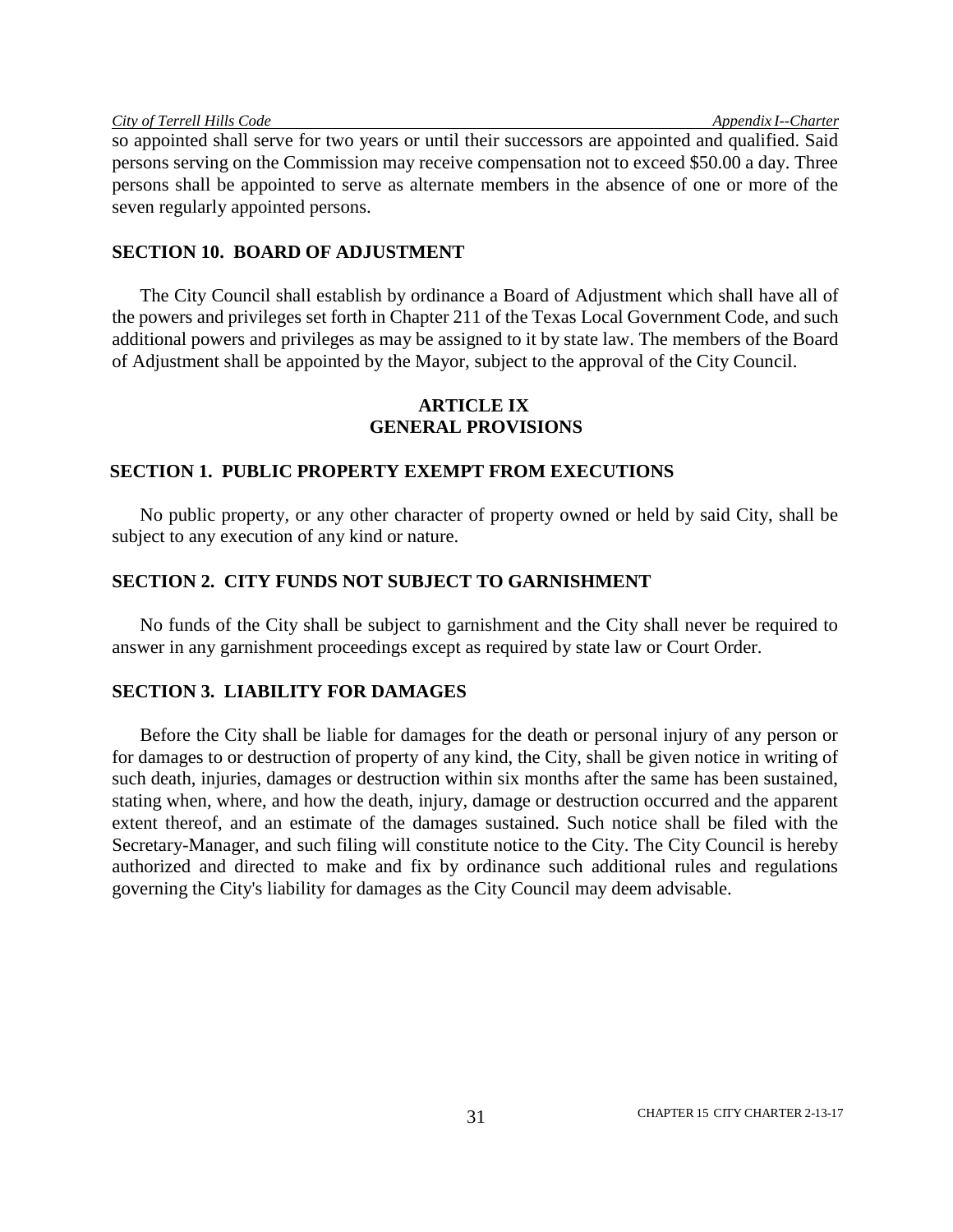# **SECTION 4. RIGHT OF EMINENT DOMAIN**

The City shall have the right of eminent domain and the power to condemn and appropriate private property for public purposes, whether said property be within or without the City Limits, in such cases as it now or may hereafter be provided by the Texas Property Code, and all other general laws of Texas governing municipalities. This shall apply also to fee simple titles. The City may exercise the power of eminent domain in any other manner authorized or permitted by the Constitution and/or laws of this State, including, but not limited to, the Texas Property Code, as amended or may hereafter be amended.

## **SECTION 5. MAY ACCEPT GOVERNMENTAL AID, ETC.**

The City may accept monetary aid or other character of aid or benefit from the Federal Government, the State Government, the County Government, and from any agency thereof, and/or any individual, and/or a private agency; and shall have the full right, power and authority to do the things and perform the acts necessary to permit the City to receive such aid.

## **SECTION 6. CITY NOT REQUIRED TO GIVE BOND**

It shall not be necessary in any suit or proceeding in which the City is a party for any bond, undertaking or other security to be demanded or executed by or on behalf of the City in any of the State Court but all such actions, suits, appeals or proceedings shall be conducted in the same manner as if such bond had been given, and the City shall be liable as if the security or bond had been duly executed.

#### **SECTION 7. FRANCHISES AND SPECIAL PRIVILEGES**

(a) The right to control, easement, use ownership and title to the streets, highways, public thoroughfares and property of the City, its avenues, parks, bridges and all other public places and property, are hereby declared to be inalienable except by ordinance duly passed by four affirmative votes of the City Council, and no grant of any franchise or lease, or right to use the same, either on through, along, across, under or over the same, by any private corporation, association or individual shall be granted by the City Council for a longer period than thirty (30) years unless submitted to the vote of the legally qualified voters of the City, the expense of such election to be borne by the applicant.

(b) The City Council may, of its own motion, submit all of such applications to an election at which the people shall vote upon the proposition therein submitted, the expense of such election in all eases to be borne by the applicant.

S2 CHAPTER 15 CITY CHARTER 2-13-17 (c) No franchise shall ever be granted until it has been approved by a majority of the members elected to the City Council, after having been read in full at three (3) regular meetings of the City Council, nor shall any such franchise, grant or privilege ever be made unless it provides for adequate compensation or consideration therefor to be paid to the City, and is in accordance with